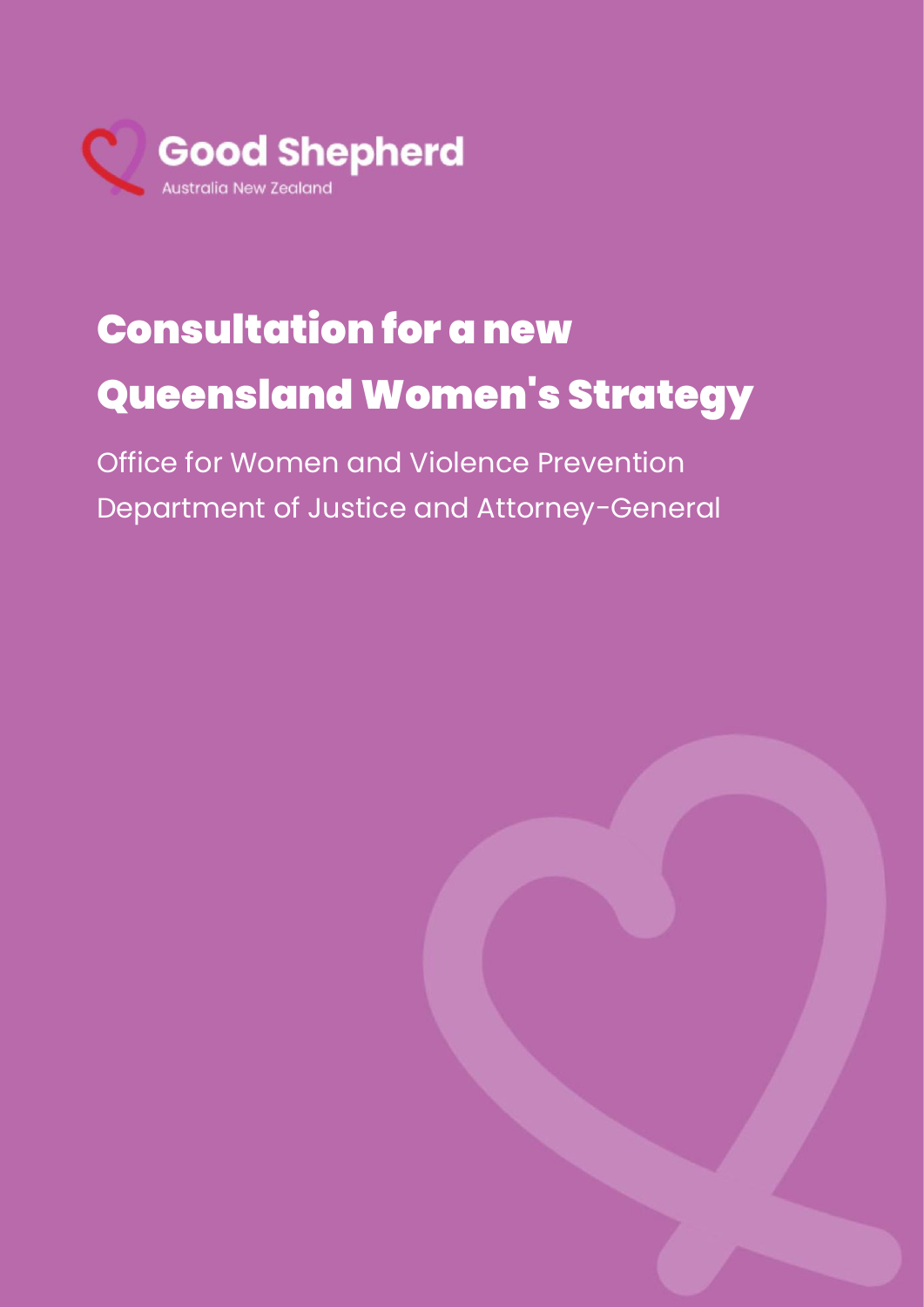# **Contents**

| Put gender equality at the heart of disaster preparedness and response  24 |  |
|----------------------------------------------------------------------------|--|
| Protect and prompt women's financial security in response to abuse 26      |  |
|                                                                            |  |
|                                                                            |  |
|                                                                            |  |
|                                                                            |  |
|                                                                            |  |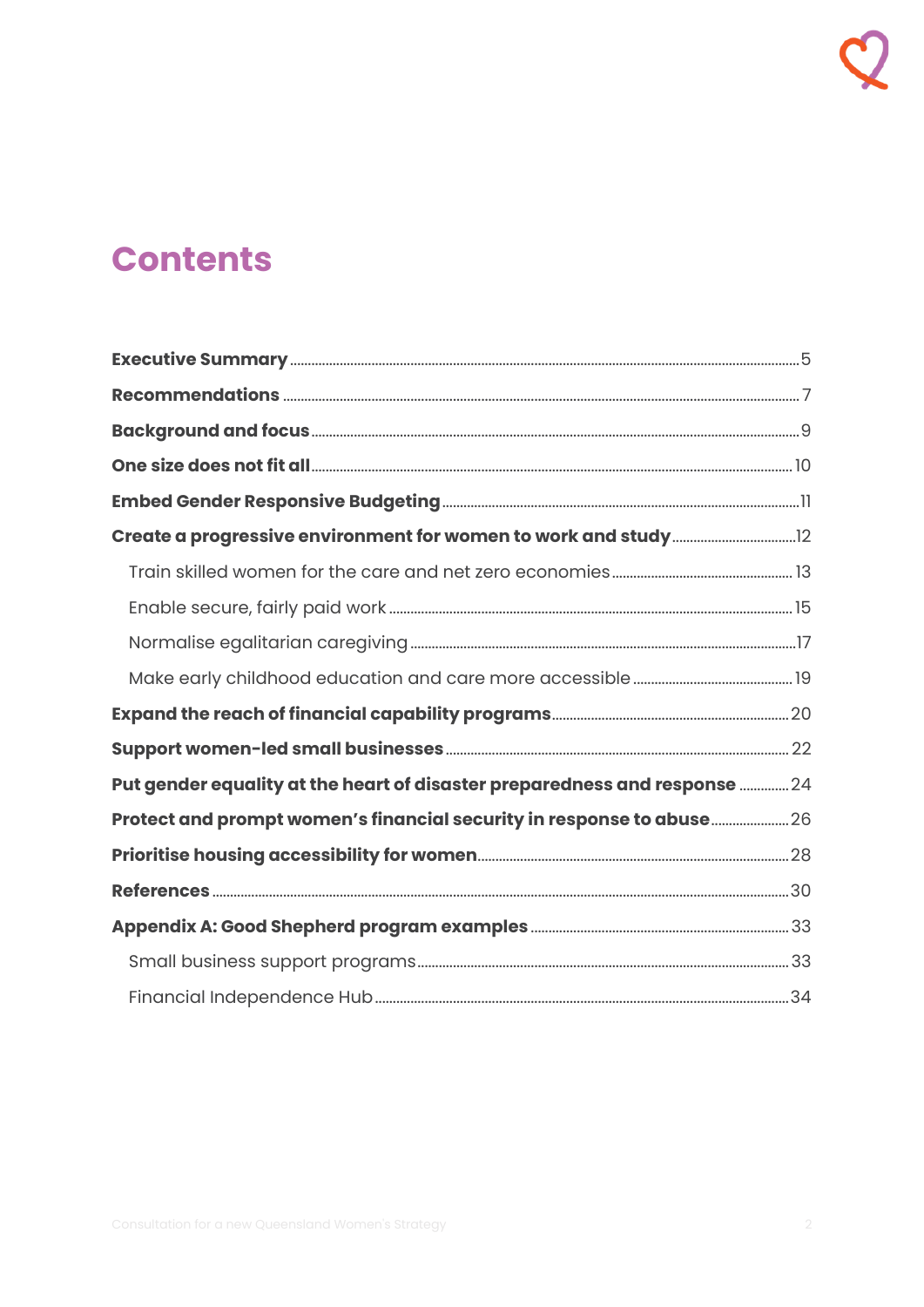## **Good Shepherd Australia New Zealand September 2021**

## **Key contact:**

## **Roslyn Russell**

Director, Research & System Impact Good Shepherd Australia New Zealand Email: [roslyn.russell@goodshep.org.au](mailto:roslyn.russell@goodshep.org.au)

## **Author:**

## **Lily Gardener**

Senior Policy & Advocacy Advisor Good Shepherd Australia New Zealand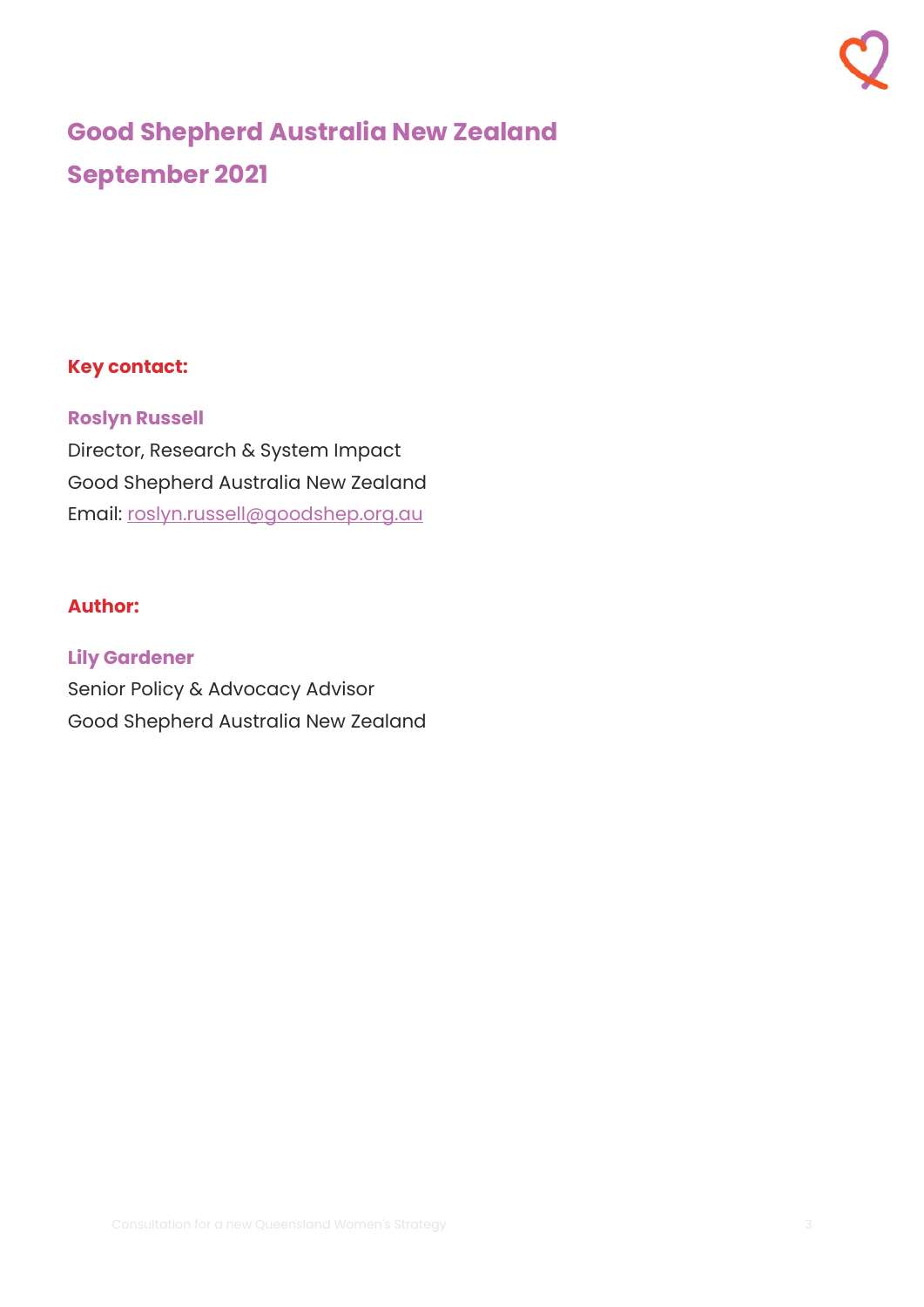## **Statement of Recognition**

Good Shepherd Australia New Zealand acknowledges the Traditional Custodians of the lands and waters throughout Australia. We pay our respect to Elders, past, present and emerging, acknowledging their continuing relationship to land and the ongoing living cultures of Aboriginal and Torres Strait Islander Peoples across Australia. We recognise that the perspectives and voices of First Nations women and girls should be at the forefront of conversations about women's equality in Australia.

## **About Good Shepherd Australia New Zealand**

Good Shepherd Australia New Zealand is a not-for-profit organisation that challenges the critical and ongoing issues facing women, girls and families. Our programs and services ensure people do not fall through the cracks, helping them to feel safe and take control over their own lives.

Good Shepherd offers a range of safe and affordable financial programs to people who are financially vulnerable and provide financial counselling and support to improve financial capability, knowledge and confidence. Our programs promote economic wellbeing for people with low incomes, especially women and girls, and enable them to move from financial crisis to resilience and inclusion.

We support children, young people and families to realise their value and improve their relationships through education, counselling and wellbeing programs. Good Shepherd's specialist domestic and family violence services support women and children to achieve safety, stability and recovery.

Good Shepherd has been working with the community for over 200 years and is part of a global network spanning 70 countries. Our vision is for all women, girls and families to be safe, well, strong and connected.

## **Acknowledgements**

We thank the practitioners from Good Shepherd client services who shared their practice wisdom with us and which we have referenced in this submission. Their insights from working with women, girls and families enhance our understanding of women's economic and social equality and the policy and program solutions.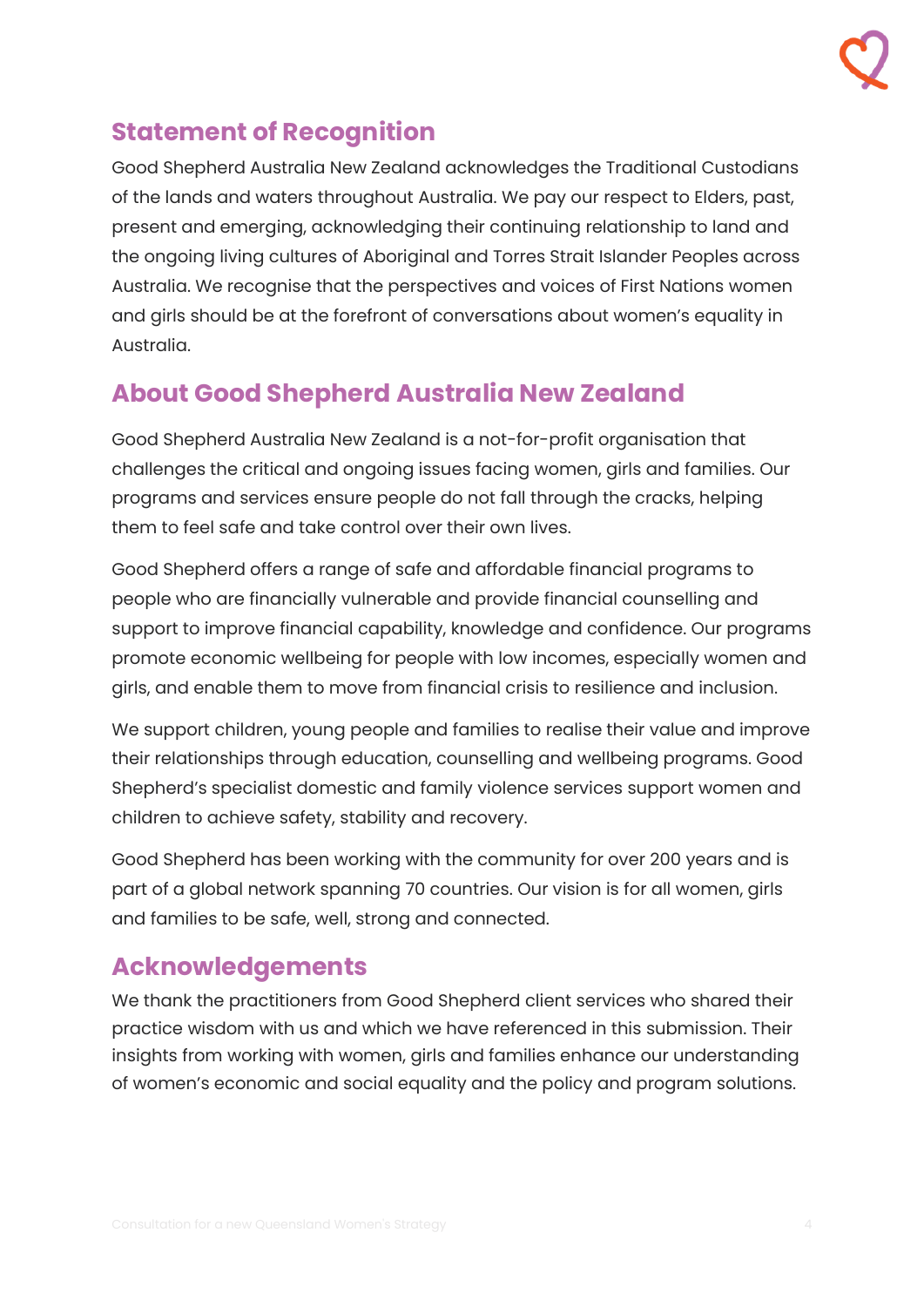# <span id="page-4-0"></span>**Executive Summary**

Good Shepherd Australia New Zealand (Good Shepherd) welcomes the opportunity to provide a submission to the Consultation for a new Queensland Women's Strategy.

Gender inequality affects everyone. Stereotypes or 'rules' about how women and men, girls and boys should be, begin from the moment of conception through education, health, employment and retirement. Women are impacted by gender segregation in education and training, the drop-off in workforce participation when children are born, lower pay, years of unpaid labour, the long-term financial impacts of family violence, and inadequate retirement incomes that leave single, older women facing poverty.

We commend the Queensland Government for making significant progress in identifying structural barriers women and girls face and championing gender equality. The current Queensland Women's Strategy articulates welcome gender equality goals, and we look forward to working with government in the next phase.

Gender equality is the responsibility of all governments, noting the most profound change will not occur without major policy changes federally. Nonetheless, we can make very significant progress in Queensland by:

- Formally embedding the process of Gender Responsive Budgeting: cementing the current government's leadership and legacy as best practice jurisdiction on gender equality
- Creating Australia's most progressive environment for women to work and study: including funding social and community services to support job security and pay equity for women, and positioning women to take advantage of job opportunities in the net zero economy
- Expanding the reach of financial capability programs: connecting women with appropriate services at major life stages and at the time of life events
- Supporting women-led small businesses: including investing in a COVID-19 small business recovery program for Queensland women
- Putting gender equality at the heart of disaster preparedness and response: including delivering in financial preparedness and response programs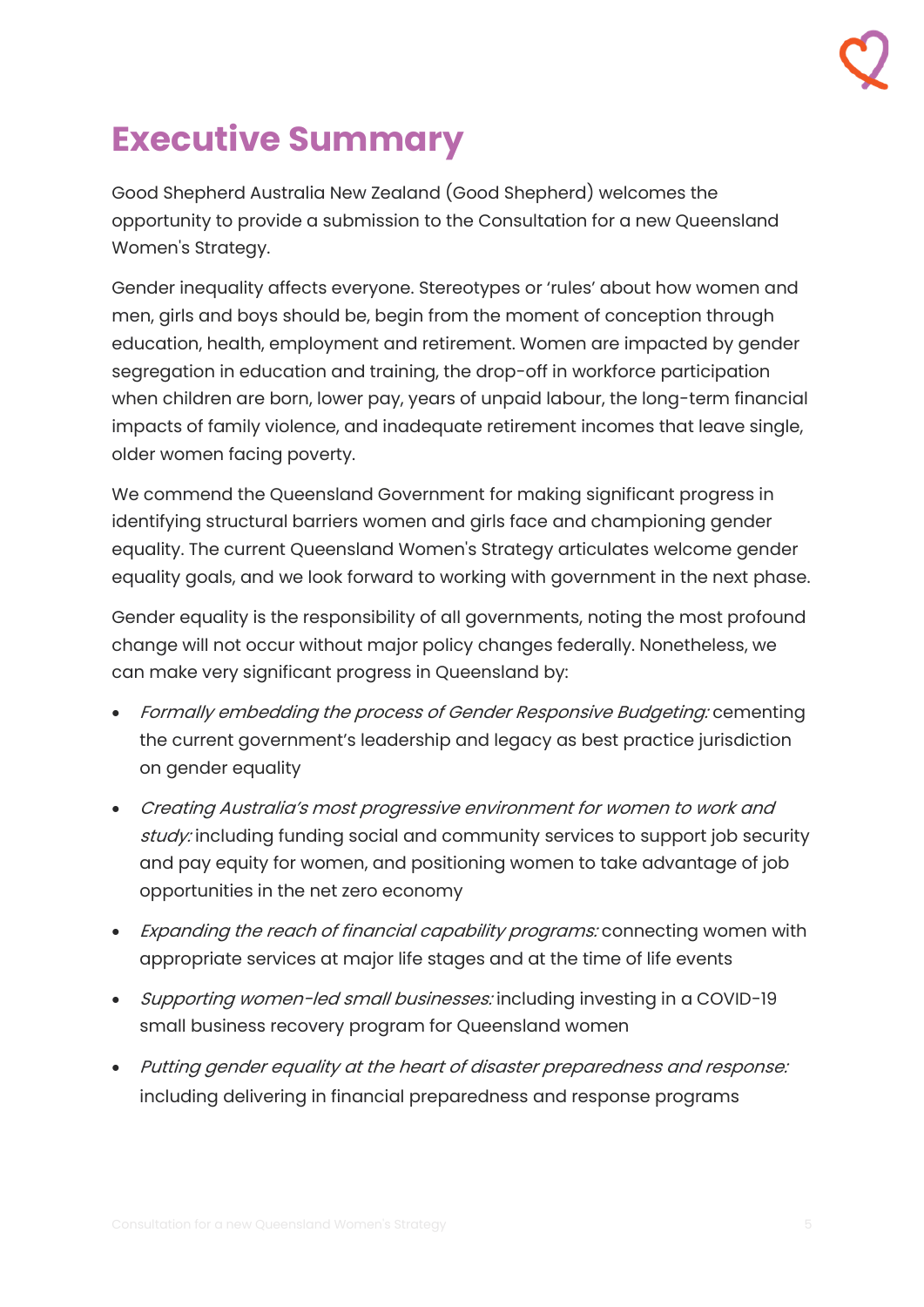

- Protecting and prompting women's financial security in response to economic abuse: including connecting women with financial independence and capability programs
- Prioritising housing for women's social and economic equality: taking a gender-responsive approach to social housing policy and investment.

This submission sets out Good Shepherd's major priorities for addressing gender inequality of Queensland women and girls.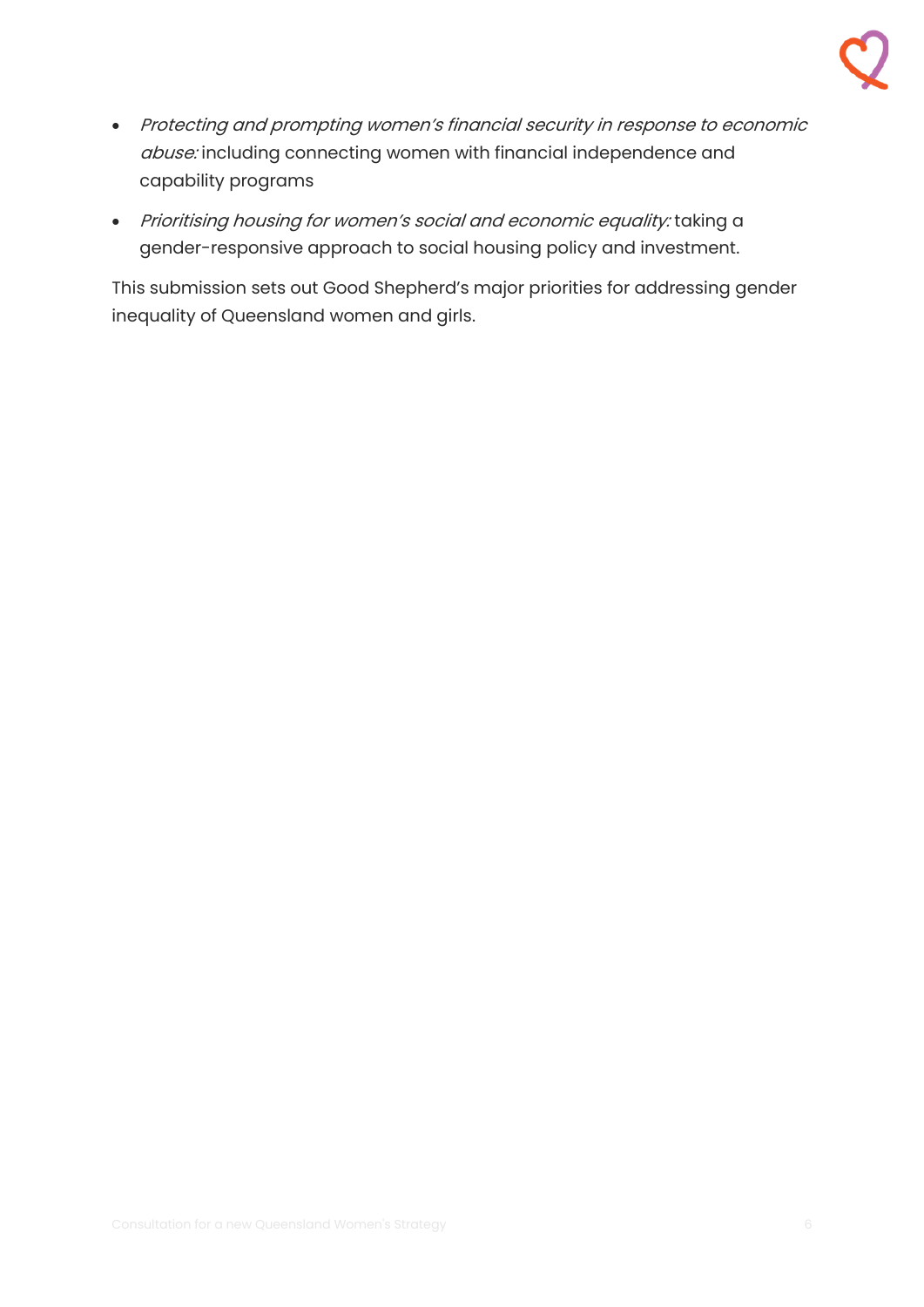

# <span id="page-6-0"></span>**Recommendations**

**Recommendation 1:** Commit to Gender Responsive Budgeting, with a strong intersectional lens, that enables the Queensland Government to better understand the varied and compounding social, cultural and economic factors that create discrimination and disadvantage.

**Recommendation 2:** Identify and support programs in the care economy to attract, train and employ women on lower incomes, women building financial security following separation or family violence, and those whose jobs have been affected by COVID-19.

**Recommendation 3:** Identify opportunities for women to benefit from the net zero economy, and recognize training required for emerging job opportunities, including industry partnerships.

**Recommendation 4:** Introduce more widespread five-to-seven-year funding cycles for social and community services, which measure outcomes when funding aligns with projected service demand.

**Recommendation 5:** Index funding to reflect the costs of meeting regulatory obligations that support economic equity and provide dedicated digital capability funding to allow high-quality services for women.

**Recommendation 6:** Use Queensland Government social procurement processes to set minimum benchmarks for firms' parental leave policies and invest in campaigns to encourage men to share caregiving.

**Recommendation 7:** Highlight the importance of and implement best-practice support for all carers using Queensland Public Service workplace policies and social procurement processes.

**Recommendation 8:** Work with the federal government to progressively implement free, universal childcare for Australian parents.

**Recommendation 9**: Create a partner network with industry, education, health and other sectors to connect women with financial capability services at major life stages and at the time of life events (e.g., school/tertiary education leavers, returning to work after parental leave, separation, retirement).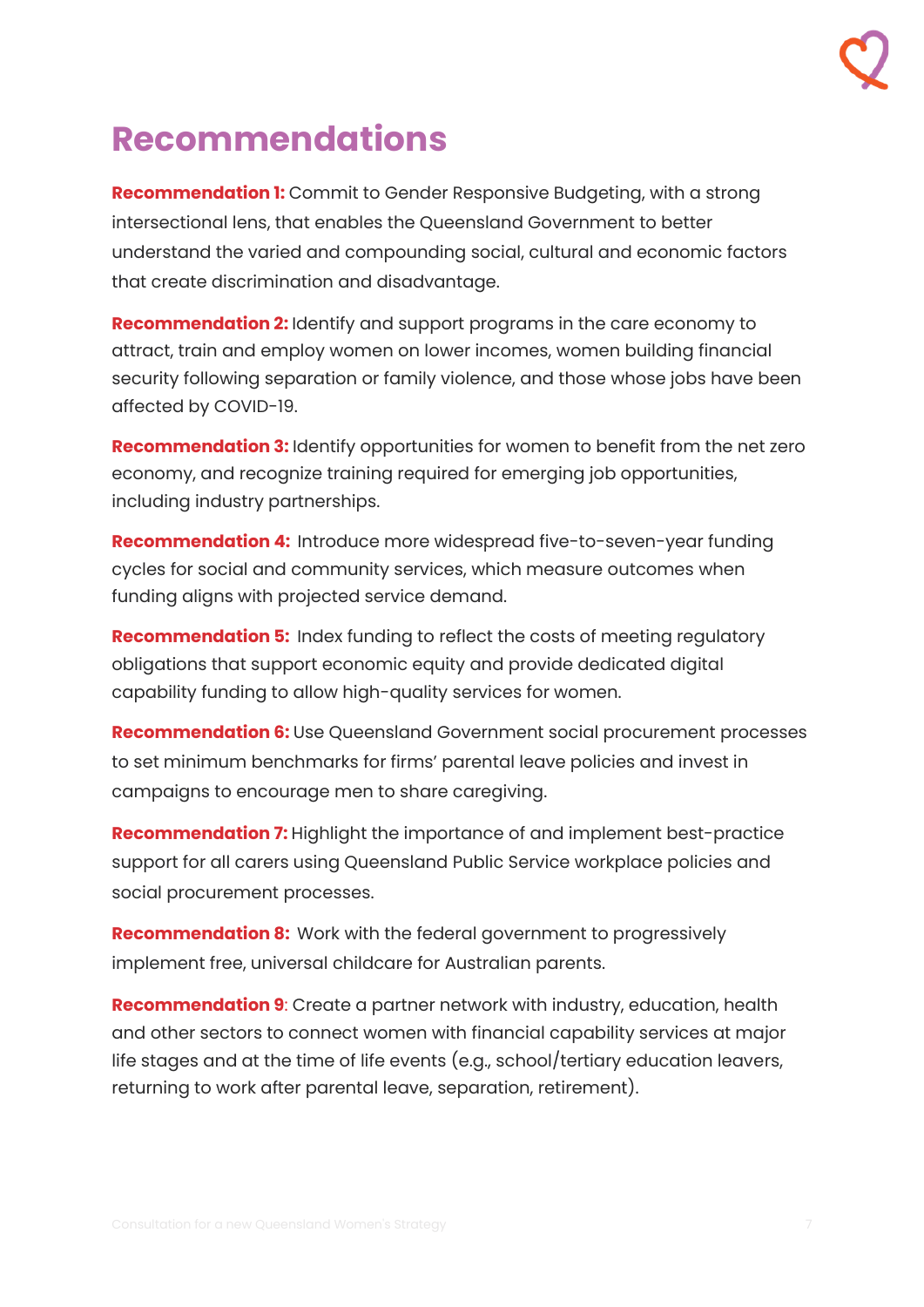**Recommendation 10:** Address the need for COVID-19-recovery programs to support lower-turnover small businesses led by women.

**Recommendation 11:** Put gender equality and social inclusion at the heart of Queensland's approach to disaster preparedness and response.

**Recommendation 12:** Expand financial preparedness and response programs developed with a gender lens and accounting for gender inequalities and socioeconomic circumstances.

**Recommendation 13:** Invest in a financial independence and capability program for family violence survivors in the recovery phase (after initial crisis phase).

**Recommendation 14:** Take a gender-responsive approach to social housing policy and investment, which addresses the growing risk of women becoming homeless.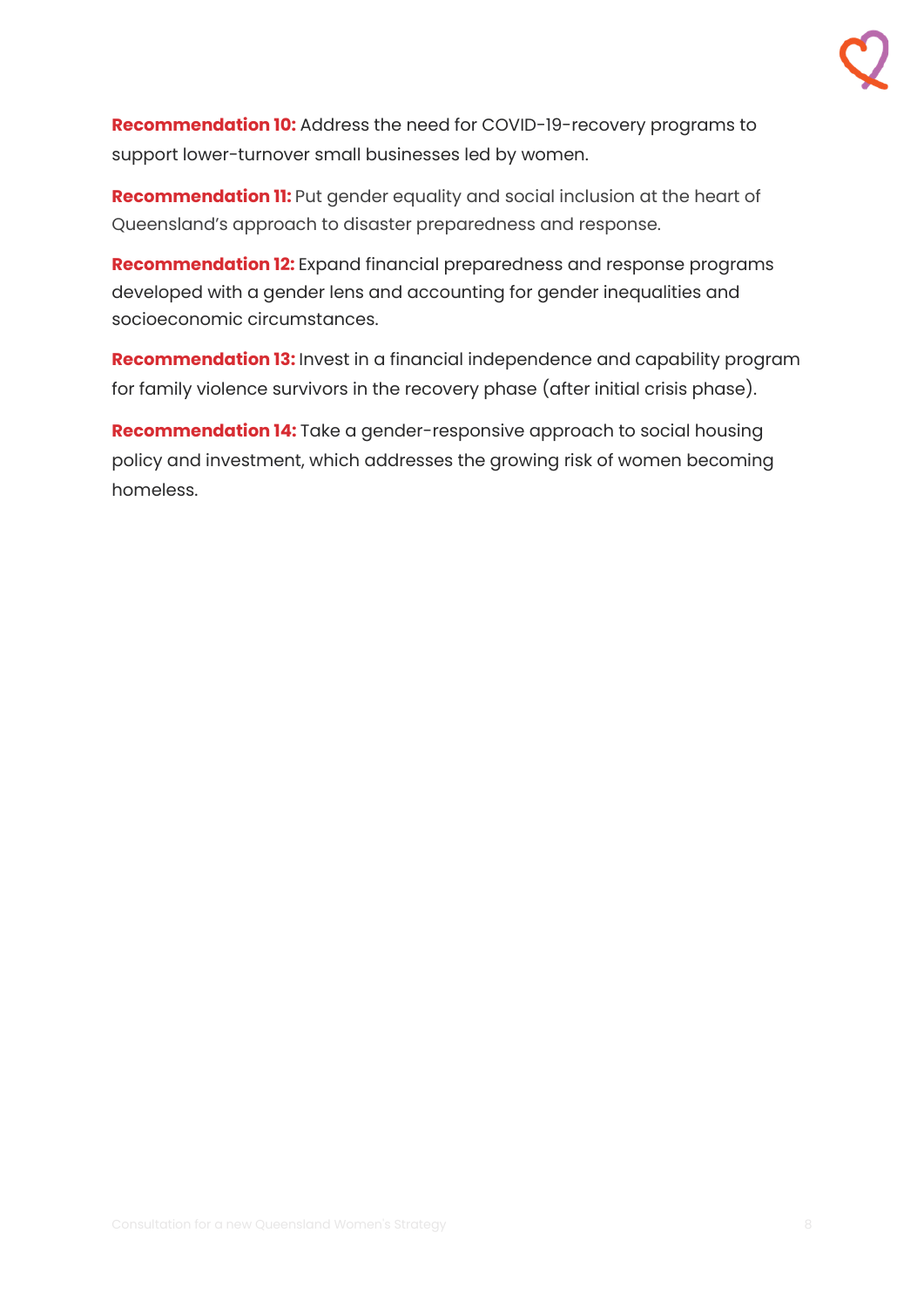# <span id="page-8-0"></span>**Background and focus**

Good Shepherd's vision is that all women, girls and families are safe, well, strong, and connected. Whilst acknowledging the strength, resourcefulness and resilience of Queensland women and girls, gender inequality continues to be a major barrier to the realisation of rights and access to opportunities. The 2021 Global Gender Gap Index (World [Economic Forum\)](https://www.weforum.org/reports/global-gender-gap-report-2021/) revealed Australia ranked 50th in the world, slipping six places from the previous year. The unequal status of women and girls in Australia is underlined by structural and systemic gendered inequalities. Gender inequality interacts with other systems of power and inequality resulting in multiple and intersecting experiences of inequality and disadvantage for marginalised women.

Every day our practitioners see the effects of inequality. It includes women and families who face ongoing financial stress and deprivation because of insecure work or inadequate incomes; women without enough money to leave or remain separated from an abusive partner; and women who have been financially devastated by family violence from which the effects are often long-term if not permanent. Increasingly, it also includes older women who have no home or superannuation and face poverty and destitution in retirement.

It is within this context that this submission addresses the questions laid out in the discussion paper of this consultation on achieving gender equality in Queensland. It is predominately focussed on the critical need for women's economic security, the impact of the COVID-19 pandemic and the mechanisms the Queensland Government can use in addressing the needs of women and girls.

We commend the Queensland Government for making significant progress in identifying a broad range of dimensions that matter for gender equality. The Gender Equality Report Cards as part of the current [Queensland Women's](https://www.justice.qld.gov.au/about-us/services/women-violence-prevention/women/queensland-womens-strategy)  [Strategy 2016-2021](https://www.justice.qld.gov.au/about-us/services/women-violence-prevention/women/queensland-womens-strategy) articulate a welcome data-driven set of metrics that can be used to monitor ongoing progress towards closing gender gaps and the attainment of gender equality goals. However, the depths of gender inequities in society mean that gender gaps persist across several key indicators and outcomes. Therefore, the next Queensland Women's Strategy is very consequential and demands concrete policies, coordinated programs and sustainable funding to address gender equality to ensure Queenslanders of all genders have equal rights, responsibilities and opportunities.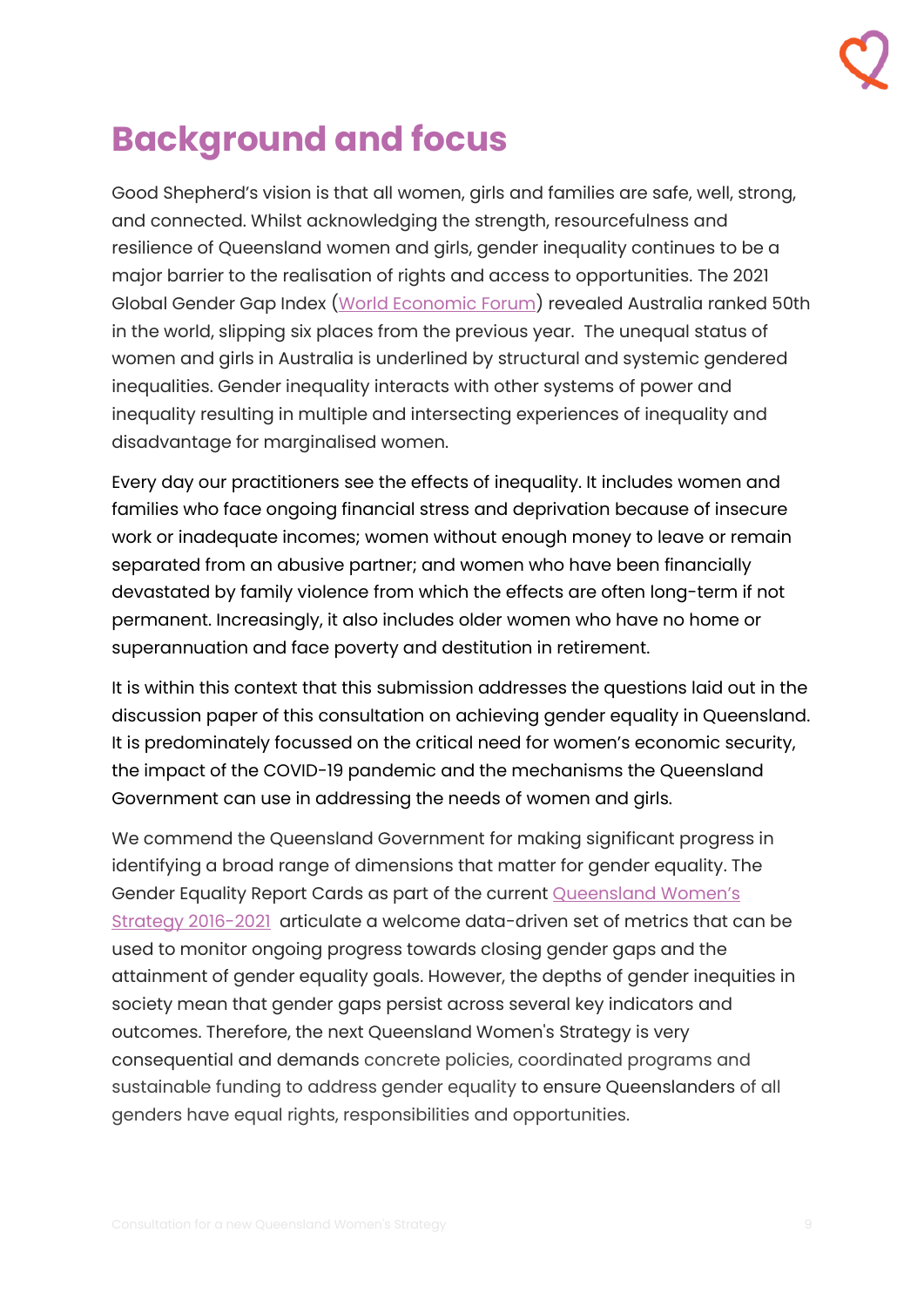In this submission we argue that the Queensland Government's next Women's Strategy can create a more gender equitable Queensland by:

- Embedding Gender Responsive Budgeting
- Creating a progressive environment for women to work and study
- Expanding the reach of financial capability programs
- Supporting women-led small businesses
- Putting gender equality at the heart of disaster preparedness and response
- Protecting and prompting women's financial security in response to economic abuse
- Prioritising housing accessibility for women.

While the consultation is focused on the next set of policy measures and initiatives that the state government can implement to make Queensland more equitable, we emphasise that women's economic and social equality will not be entirely addressed without significant policy change at the federal level. This includes, but is not limited to: the creation of universal free childcare; increases to social security payments such as JobSeeker, Disability Support Pension and Commonwealth Rent Assistance; the abolition of punitive mutual obligation programs that hinder job-seeking and disproportionately affect single mothers and First Nations women [\(Good Shepherd, 2019;](https://goodshep.org.au/wp-content/uploads/2020/12/disadvantaged-jobseekers-good-shepherd-submission-050819_final.pdf) McLaren [et al, 2018\)](https://apo.org.au/sites/default/files/resource-files/2018-10/apo-nid199506.pdf); legislation of all 55 recommendations in the landmark Respect@Work report; labour regulation to restrict use of insecure work arrangements; and reforms to address gender inequality in tax and superannuation systems [\(ACOSS, 2021\)](https://www.acoss.org.au/wp-content/uploads/2021/05/ACOSSBudgetAnalysis-Impact_on_women_on_low_incomes.pdf).

# <span id="page-9-0"></span>**One size does not fit all**

Women experience gender inequality in different ways. Gender inequality has been further exacerbated by the COVID-19 pandemic. Women and girls across every sphere, from health to the economy, security to protection, have felt the exacerbated impacts of COIVD-19 simply by virtue of their sex. This is due to several reasons, including women taking on the largest share of care and unpaid household work, being overrepresented in industries that have been negatively impacted by COVID-19, and being less likely to qualify for emergency support [\(Wood et al, 2021\)](https://grattan.edu.au/wp-content/uploads/2021/03/Womens-work-Grattan-Institute-report.pdf).

Gender inequality plays out across a range of areas, such as workforce participation, pay, unpaid labour, the gender composition of certain industries including construction and the care sector, retirement incomes, housing, access to financial services and land, and the impacts of gendered violence [\(WGEA,](https://www.wgea.gov.au/newsroom/gender-equality-in-australia-a-guide-to-gender-equality-in-2020)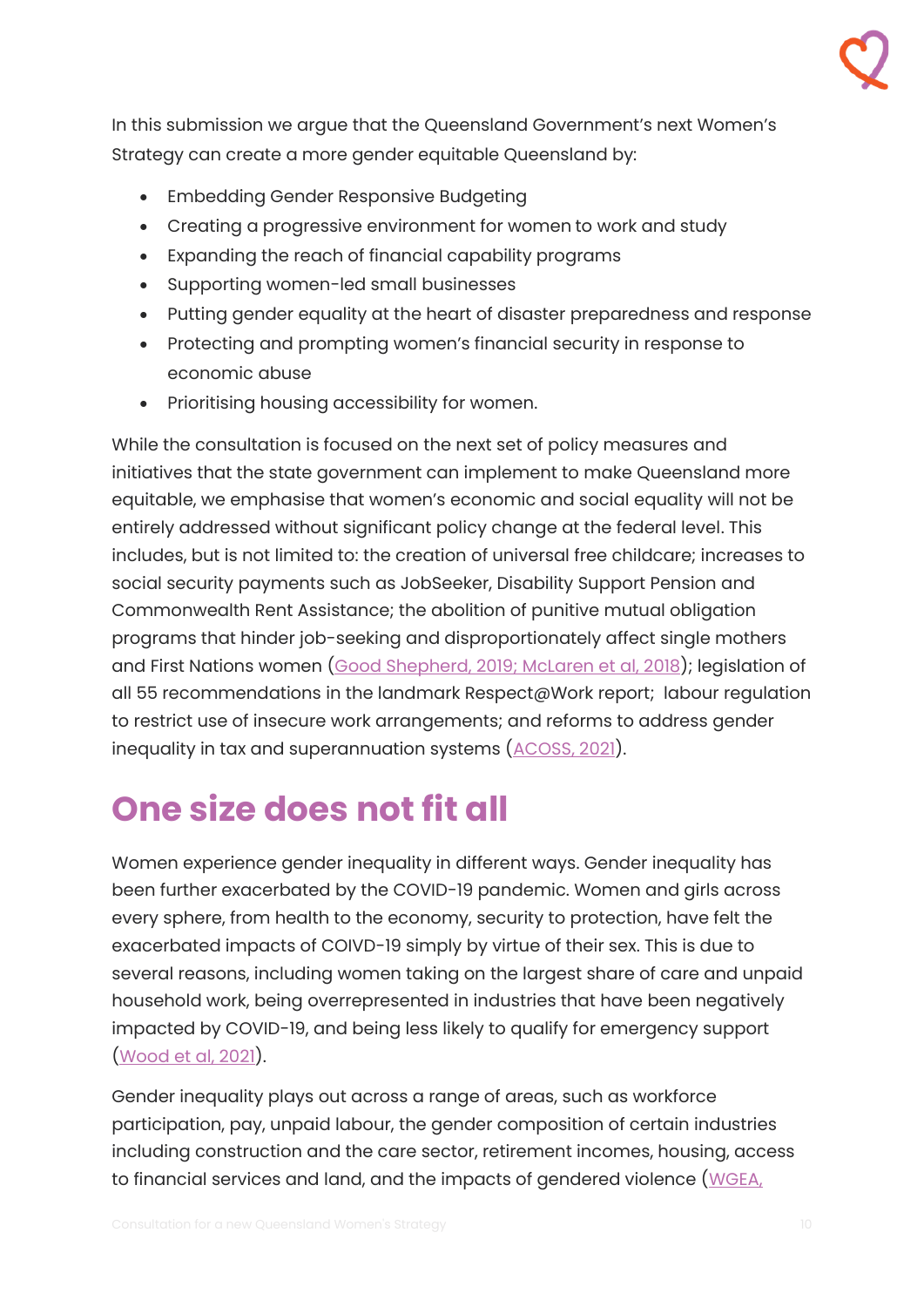[2020\)](https://www.wgea.gov.au/newsroom/gender-equality-in-australia-a-guide-to-gender-equality-in-2020). While there is a stark gap between women and men at an aggregate level, this gap is even more pronounced for women who are further marginalised and discriminated against on the basis of race, disability, age, class and/or other attributes.

This submission does not provide a comprehensive assessment of the myriad ways in which Queensland women from different racial, cultural, or socioeconomic backgrounds experience inequality. We do not fully explore the nature of inequality and discrimination imposed upon First Nations women, women from culturally and linguistically diverse (CALD) backgrounds, women living with disabilities, women with diverse sexual orientations or gender identities. We do not articulate the discrimination and inequality due to intersectional factors amongst the women who do not enjoy the privileges of a white, English speaking, able-bodied, heterosexual and cis-gendered life with comfortable levels of wealth and income. Good Shepherd laments the current lack of data available to adequately assess the impact of discrimination and inequality across all metrics in Australia.

As stated in the Discussion Paper, we are in strong agreement that the policies and interventions in the next Queensland's Women's Strategy be inclusive and recognise diversity. Good Shepherd also strongly advocates for applying an intersectional lens across all policy measures in recognition of the various ways that different cohorts of women within the population – including First Nations women, CALD women, women living with a disability, and people who identify beyond the binary classification of gender – can be differently affected by a given policy.

Additionally, understanding of the effect of gender inequality across the life course will allow the Queensland Government to determine appropriate policy solutions by identifying the points at which targeted interventions will be most effective in reducing its impact on women.

# <span id="page-10-0"></span>**Embed Gender Responsive Budgeting**

The Queensland Government can build on its strong progress on gender equality by formally embedding the process of Gender Responsive Budgeting – also known as Gender Lensing, Gender Impact Assessment, and Gender Mainstreaming – into its processes as a routine step of best practice policymaking.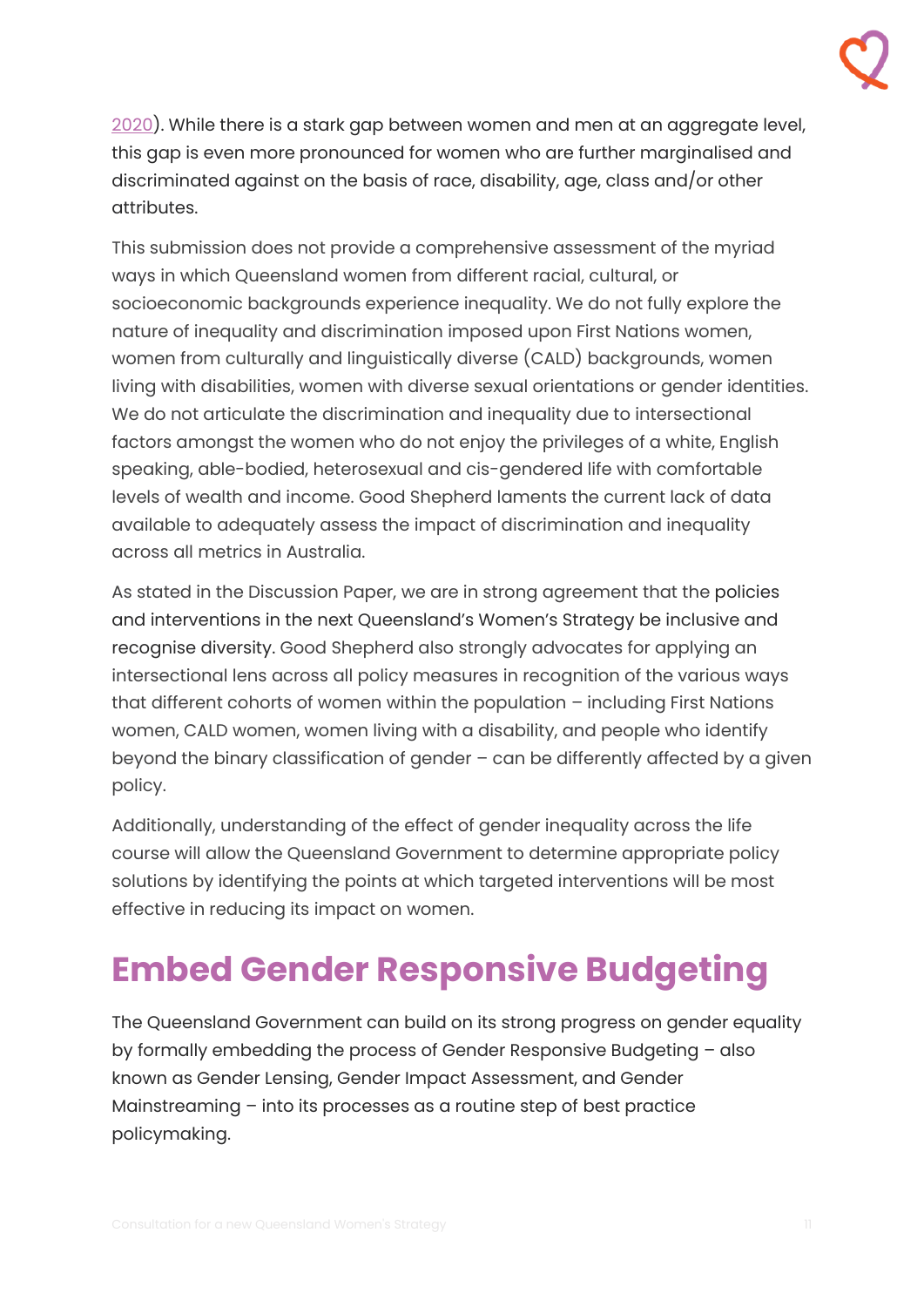Structural gender bias currently hidden by 'neutral' policy obscures the different ways women experience economic inequality, including on the basis of race, disability, class, age, sexuality and/or geographic location. Gender responsive budgeting therefore needs to be done with a strong intersectional lens, to enable government to better understand the varied and compounding social, cultural and economic factors that create discrimination and disadvantage. Additionally, policy interventions that provide strong support require disaggregated and diversity responsive data [\(Risse, 2021\)](https://www.qcoss.org.au/publication/report-gender-impact-analysis-of-the-qld-budget-2021-2022/).

A best-practice Gender Responsive Budgeting process in Queensland could:

- sit at a range of points across the policy and budget development cycle, rather than at a single point in the process
- identify gender biases and improve awareness of gender among policy and decision makers
- identify the resources needed to achieve equality
- increase transparency and accountability on gender issues
- incorporate an increasingly sophisticated intersectional analysis as the process builds over time.

A gendered analysis makes gender equality relevant to all budgetary decisions and not simply to the small portion of the budgetary decisions aimed at 'women'. Importantly a budget's annual occurrence allows the gendered effects of policy outcomes to be tracked and potentially remedied over time [\(Budlender, 2002\)](https://doi.org/10.1080/13552070215912). As it is central to the political process, the budget also provides a key entry point for a wider, public, and evidence-based discussion of progress towards gender equality.

**Recommendation 1:** Commit to Gender Responsive Budgeting, with a strong intersectional lens, that enables the Queensland Government to better understand the varied and compounding social, cultural and economic factors that create discrimination and disadvantage.

# <span id="page-11-0"></span>**Create a progressive environment for women to work and study**

It is well established that paid workforce participation is a major contributor to women's wellbeing and security over the life course, during working-age years and as a foundation for financial security in retirement.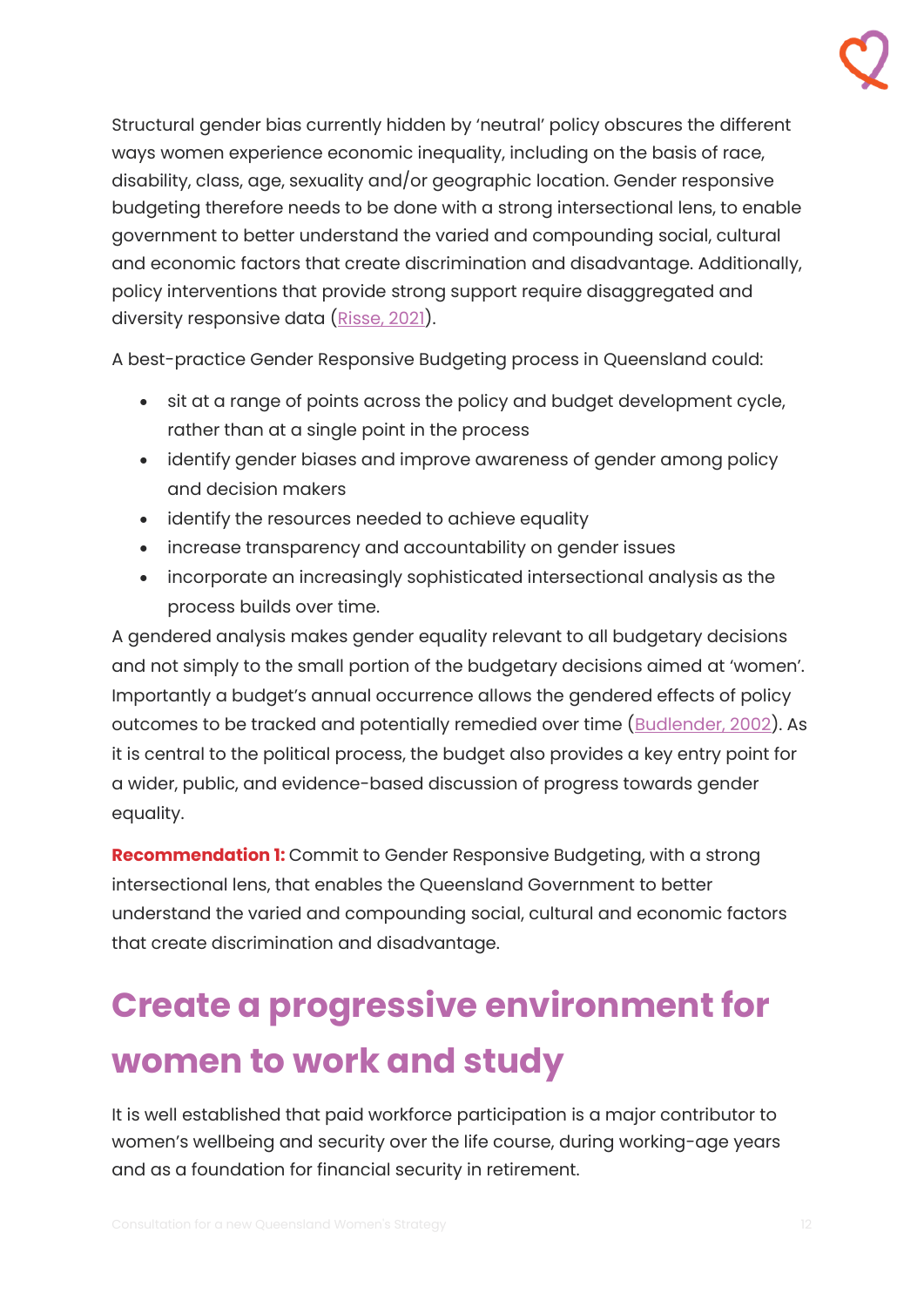Noting the Queensland Governments current initiatives to increase economic security and workforce participation, the next strategy can go further by tackling the major inequality markers that currently perpetuate gendered employment and income gaps. As set out by Baird and Heron [\(2019\)](http://dx.doi.org/10.4324/9780429439919-5), the three most significant inequality markers are working hours, pay and superannuation. While superannuation policy is a federal responsibility, Queensland policies will be instrumental in improving women's superannuation status, by better enabling women to work the hours they need and receive fair pay. (Re)-building superannuation is particularly necessary for women on low incomes and unemployed sole parents, whose superannuation coverage has declined during the COVID-19 period [\(Porter and Bowman, 2021\)](https://library.bsl.org.au/jspui/bitstream/1/12554/1/PorterBowman_Shocks_and_safety_nets_financial_wellbeing_2021.pdf).

We particularly call for attention to the ways in which inequality markers are associated with four major phases of the life course and require different policy responses. These phases are: education and early career; work and childbirth; work and caregiving; and mature-aged work and care [\(Baird and Heron, 2019\)](http://dx.doi.org/10.4324/9780429439919-5). This requires a continuum of policy interventions, from measures to address gender segregation in education and training, to those that allow women to participate in sufficient, well-paid work while ensuring that children, older parents and/or dependent family members are cared for. Set out below are high-impact policy measures the Queensland Government can pursue along this continuum.

## <span id="page-12-0"></span>Train skilled women for the care and net zero economies

A critical element of the next strategy must be women's economic equity. However, this depends on properly valuing women's work within the care economy. The care economy is fundamental to wellbeing and survival, encompassing health, disability, aged care, family violence and other community services [\(Hayward and Richardson, 2018\)](https://vcoss.org.au/policylibrary/2018/09/victorias-social-economy/). COVID-19 has underscored the profound and vital work of the care sector. While there is no data on the exact size of the care economy, the second largest contribution to the Queensland economy in 2019-20 was from the health care and social assistance industry, accounting for \$29.2 billion or 8.6% [\(Queensland Treasury, 2020\)](https://www.treasury.qld.gov.au/queenslands-economy/about-the-queensland-economy/). The highly feminised health care sector is the State's largest employer, employing 354,700 workers in 2019-20. Job opportunities associated with the aging population and demand for increased health services may offer a pathway to economic equity for many Queensland women (provided jobs are decent, secure and fairly paid).

Currently low pay and job insecurity in the sector—including casual work, fixedterm positions and irregular hours—mean many women experience financial insecurity. One way of overcoming this precarity is to invest in training programs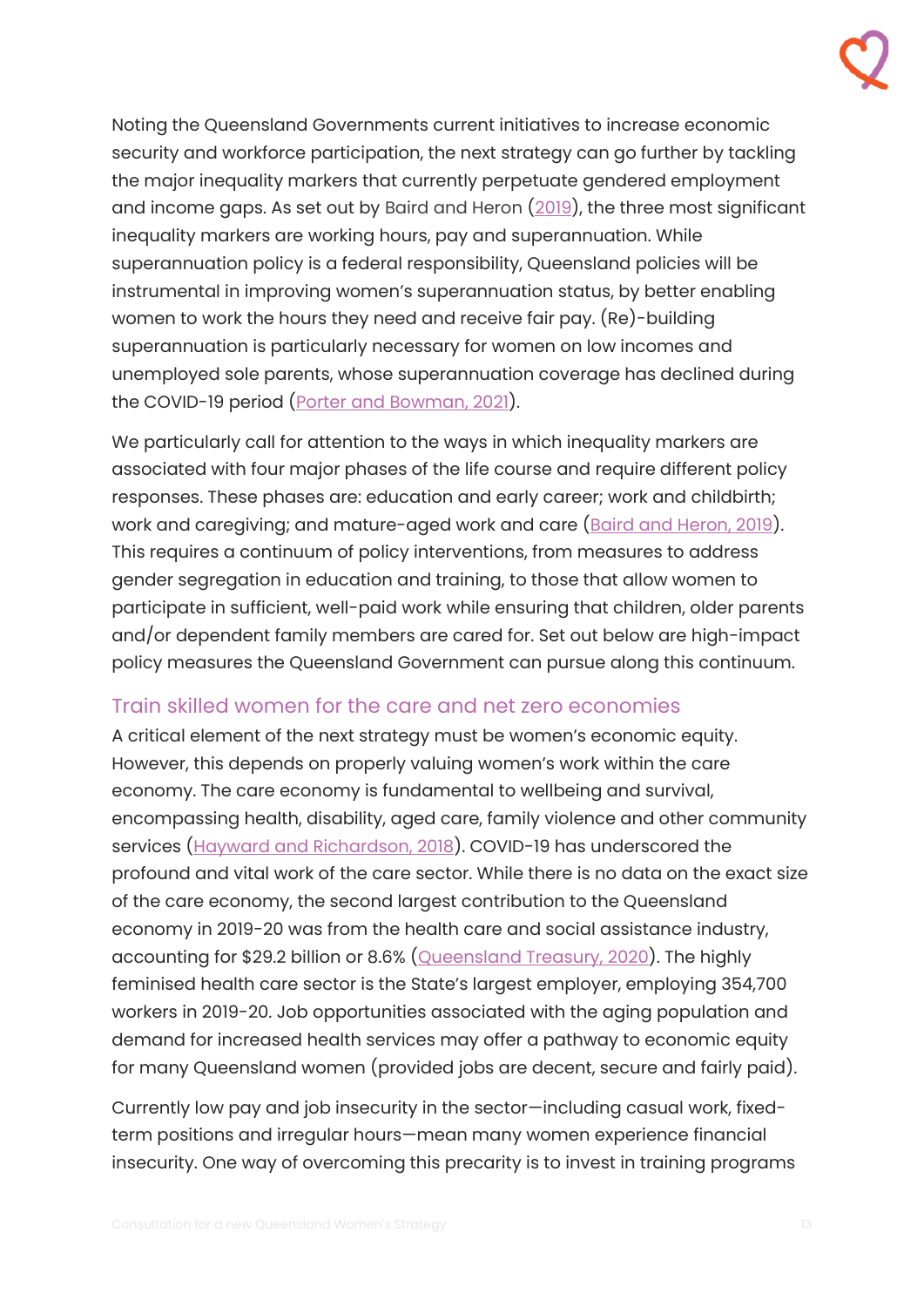that provide the impetus for higher wages, status and a long-term career path [\(Hayward and Richardson, 2018\)](https://vcoss.org.au/policylibrary/2018/09/victorias-social-economy/). High-quality, future-focused training will help women withstand and complement the rise of robotic technologies in the care sector, which have the potential to threaten wages. Workers will need to be equipped to engage with this technology, and differentiate themselves with complex emotional and physical care skills that are unlikely to be supplanted by robotics [\(Dickinson et al, 2018\)](https://www.anzsog.edu.au/resource-library/research/robots-and-the-delivery-of-care-services).

Free vocational education and training (VET) programs for in-demand care sector jobs make training more affordable for women on lower incomes. Subsidised training provides an opportunity to continue to support women's employment and stimulate the economy during the COVID-19 recovery. The boost to direct employment from a 1% GDP investment in care industries is almost five times greater than the direct employment generated in construction [\(Hill, 2020\)](http://www.powertopersuade.org.au/blog/reducing-gender-inequality-and-boosting-the-economy-fiscal-policy-after-covid-19/15/9/2020).

Holistic support could also be offered alongside subsided training, to make it more viable for women on lower incomes, women building financial security following separation or family violence, and those whose employment has been affected by COVID-19 (see [Maury et al, 2020\)](https://goodshep.org.au/wp-content/uploads/2020/12/GSH031-COVID-19-Report-DP5.pdf). This type of support could connect women with financial assistance, housing options, childcare and other infrastructure necessary to sustain training and education.

In addition to investments in the care economy, Good Shepherd also recommends Queensland's strategy address gender segregation in sectors that will benefit from the net zero economy and ensure Queensland's progress towards net zero carbon emissions is gender inclusive. While the proper valuing of care and social services work is fundamental to achieving economic equity, we risk eliding opportunities for women's economic advancement in other sectors. The transition to a decarbonised economy will reinforce an already heavily gendered segregated workforce and pay gaps if it supports a largely male fossil fuel workforce and misses emerging opportunities for women and girls.

Environmental justice and women's economic equity are intertwined. In the leadup to COP26, the UK government is working to identify job opportunities for women in the transition to net zero. Jobs will be created by megatrends such as the rise of decentralised, renewable energy; the growth of energy efficiency; the rise of the circular economy; 'nearshoring' to create more sustainable supply chains; and transformations in food supply due to changing consumer diets and other factors [\(Stevenson et al, 2020\)](https://assets.publishing.service.gov.uk/government/uploads/system/uploads/attachment_data/file/980198/Guidance3-Women--Net-Zero-Economy-Briefing1.pdf). There is an urgent need to understand how women are affected by these emerging economies, ensure women have access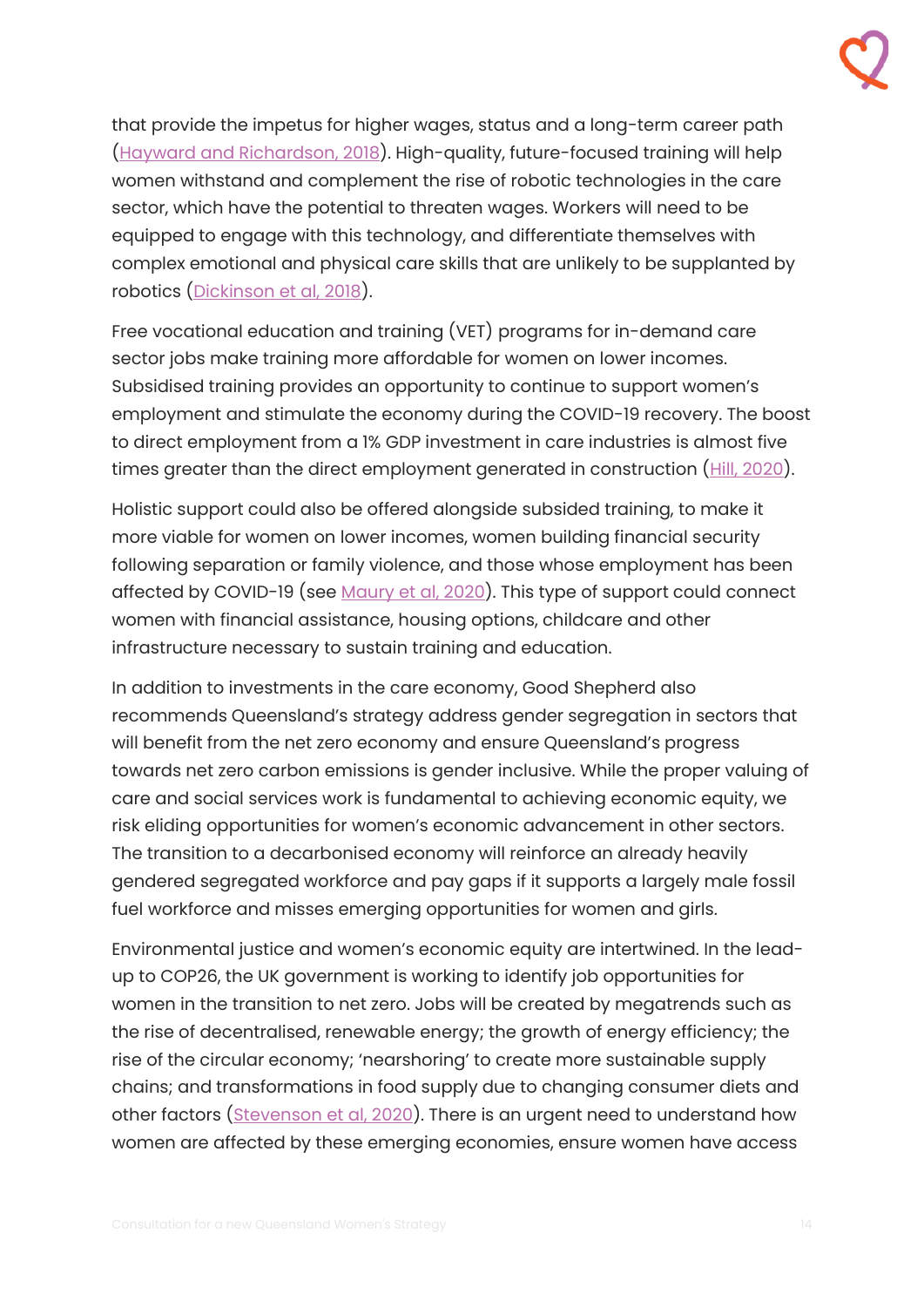to climate finance mechanisms, and provide women with education and training for jobs that will flourish in the transition.

Accessible and affordable VET is likely to be an important pathway, especially for girls and women on lower incomes. The US Brookings Institution suggests a gender-inclusive, 'green' VET agenda requires challenging the gender norms that have led to segregation in technical fields, and developing women's generic skills in sustainable industry practice alongside job-specific technical skills (Kwauk and [Casey, 2021\)](https://www.brookings.edu/research/a-new-green-learning-agenda-approaches-to-quality-education-for-climate-action/). Building on the Queensland Climate Transition Strategy [\(2017\)](https://www.qld.gov.au/__data/assets/pdf_file/0026/67283/qld-climate-transition-strategy.pdf) and Queensland Climate Adaptation Strategy 2017-2030 [\(2017\)](https://www.qld.gov.au/__data/assets/pdf_file/0017/67301/qld-climate-adaptation-strategy.pdf) the next Women's Strategy must seek to understand how the transition to net zero will affect economic equity, identify job opportunities for women, and prepare women and girls well for the transition.

Queensland's next women's strategy could also examine the feasibility of joint initiatives with industry, to prepare women for jobs that will be in-demand and need to scale-up quickly due to the more rapid decarbonisation actions required across all sectors over the next decade.

**Recommendation 2:** Identify and support programs in the care economy to attract, train and employ women on lower incomes, women building financial security following separation or family violence, and those whose jobs have been affected by COVID-19.

**Recommendation 3:** Identify opportunities for women to benefit from the net zero economy, and recognize training required for emerging job opportunities, including industry partnerships.

## <span id="page-14-0"></span>Enable secure, fairly paid work

Alongside future-focused education and training, women's equality can be rapidly improved by properly funding social and community services to enable more secure, fairly paid work for women. Analysis by Macdonald and Charlesworth [\(2021\)](https://doi.org/10.1177%2F0022185621996782) suggests that while labour regulation has improved the situation for women and remains a site for reform, it has not provided a foundation for pay equity and decent work, especially for the lowest paid workers. They note:

funding markets for care work have shaped the employment policies and practices of non-government agencies providing services in the feminised community services sector in ways that both constrain and trump protections provided through labour regulation. This is because the gendered undervaluing of care work in labour regulation has been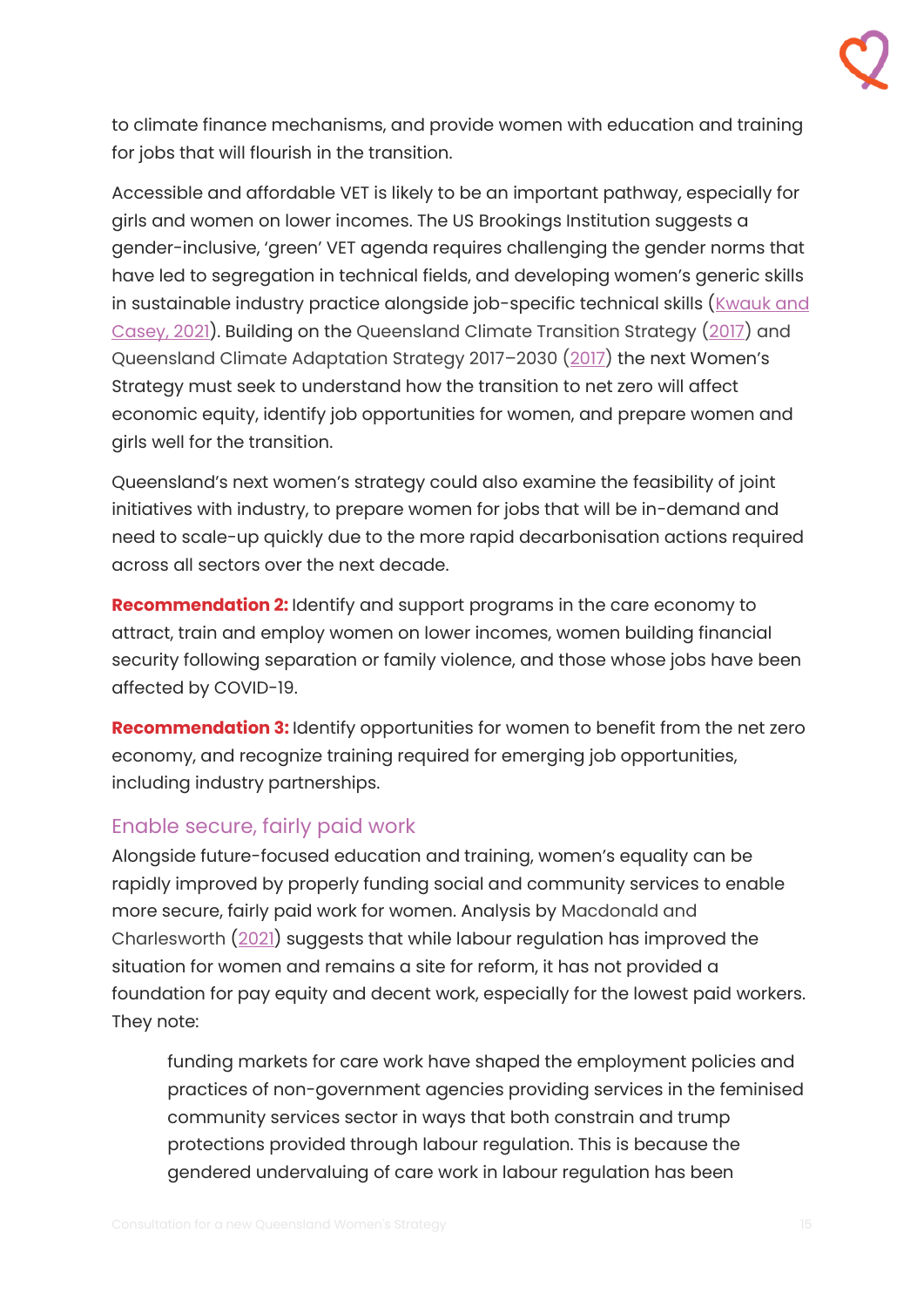reinforced and structured by a funding market in which the price for labour is set through funding allocation decisions made by governments. These decisions draw on gendered care social norms which undervalue care work, both paid and unpaid [\(Macdonald and Charlesworth, 2021\)](https://doi.org/10.1177%2F0022185621996782).

A major lever for more secure work, especially for women, remains fair funding of social and community services.

'Drip funding', which entrenches insecure, short-term contracts must not be the normal operating model. When the Productivity Commission [\(2017\)](https://www.pc.gov.au/inquiries/completed/human-services/reforms/report/human-services-reforms.pdf) recommended competition in human services, it intended for government contracts with social and community services to be seven years by default, to allow adequate time to establish services and have a period of continuity. Funding needs to enable the creation of secure, long-term positions, and allow time for services to engage with and understand communities and provide continuity of service. Funding can accord with projected need over multi-year timeframes, especially in areas dealing with increased reporting, an ageing population, growing housing affordability issues, and other well-established drivers of future service demand.

Government funding ought to be appropriately indexed and reflect the increased complexity of service delivery created by COVID-19 conditions. For example, an emerging funding issue for social and community services is digital capability, which is a significant enabler of service access and provision; regulatory and funder compliance; and measurement and evaluation for continuous improvement, to meet the needs of women using these services. Funding needs to reflect the true costs of delivering high-quality services and meeting regulatory obligations that do not further entrench women's economic insecurity.

Funding also needs to be provided on a recurrent, longer-term basis to promote job security and ensure quality program delivery.

**Recommendation 4:** Introduce more widespread five-to-seven-year funding cycles for social and community services, which measure outcomes when funding aligns with projected service demand.

**Recommendation 5:** Index funding to reflect the costs of meeting regulatory obligations that support economic equity and provide dedicated digital capability funding to allow high-quality services for women.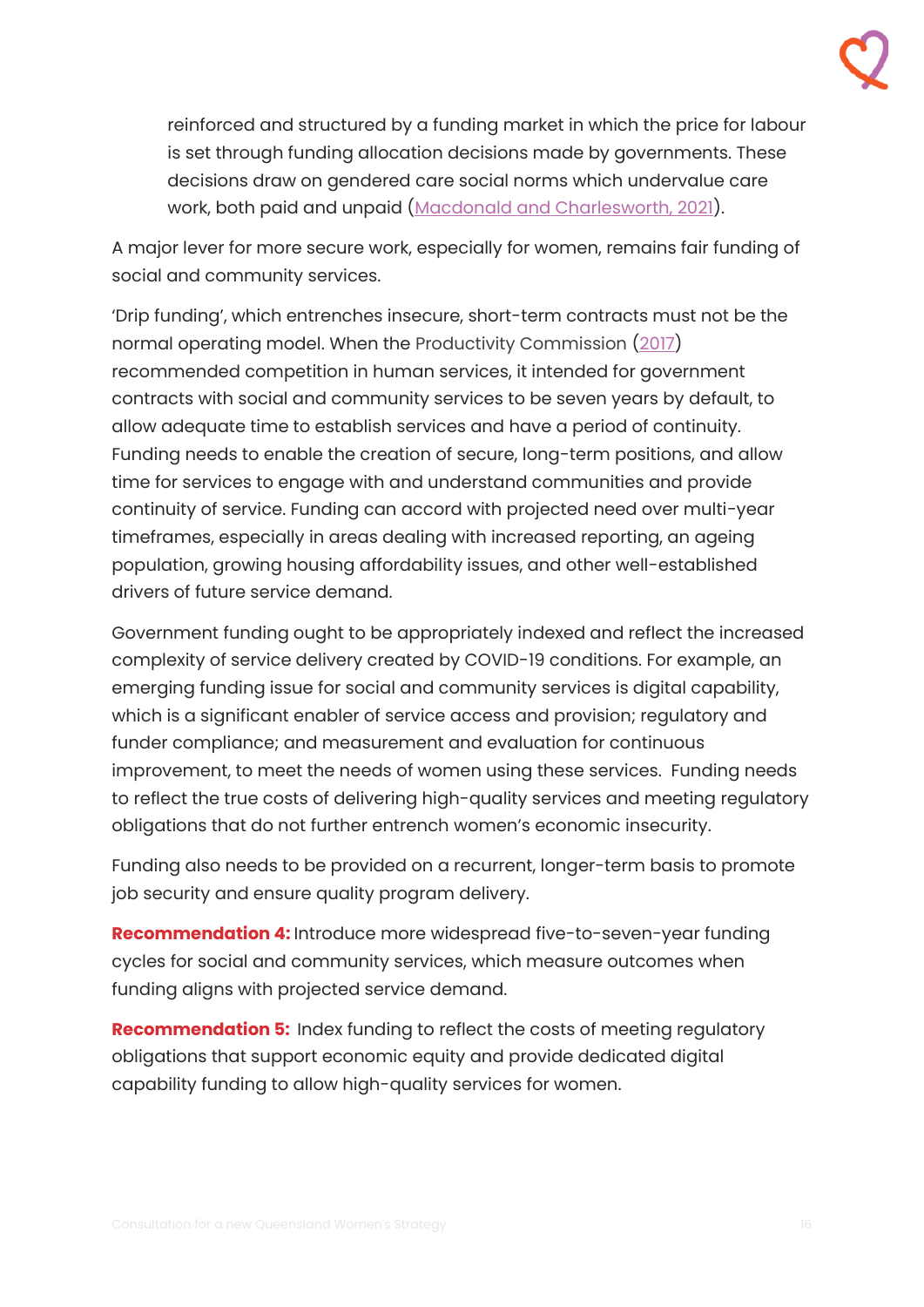## <span id="page-16-0"></span>Normalise egalitarian caregiving

The continued expectation that women should provide unpaid care – often 'sandwich care' to both children and ageing parents – is driving gender inequality that needs to be addressed by both employers and government.

Parental leave policies promote workplace gender equality and women's economic equity by supporting women to maintain connections to paid employment at the time of childbirth and when children are young. They also mitigate the impact of having children on earnings and retirement incomes, particularly when funded for at least 26 weeks and at wage-replacement level. However, parental leave policies can reinforce gender inequality unless they encourage partners to take leave and share caregiving. The aim of parental leave ought not only be to mitigate the impact of having children on women's earnings, but 'redistribute work and care across genders' ([Baird et al, 2021\)](https://doi.org/10.1177%2F00221856211008219).

Australia's parental leave scheme comprises the federal entitlements to 12 months' unpaid parental leave per parent under the National Employment Standards; the federal government-funded Parental Leave Pay (PLP) scheme, which provides 18 weeks' pay at the minimum wage to the primary carer (available if, among other things, they earn less than \$150,000 per year); and additional leave provided by employers through enterprise agreements or policy. While most working women can access the PLP, employer-funded schemes are only accessible to about 50% of working parents [\(Baird et al, 2021\)](https://doi.org/10.1177%2F00221856211008219).

### **In focus: have Australia's parental leave schemes improved women's equity?**

Analysis by Baird et al [\(2021](https://doi.org/10.1177%2F00221856211008219)) shows each of Australia's parental leave schemes have largely failed to encourage more egalitarian caregiving between women and their partners. PLP is conferred on the 'birth mother' who has to transfer the entitlement to the partner or father if they are to be the primary carer, which creates an obstacle to more egalitarian care. PLP take-up by men is extremely low at 0.5%. Research suggests men are unlikely to take up leave unless it is provided at wage-replacement level. The addition of two weeks' PLP for fathers and partners is little used, at approximately 25% of eligible fathers and partners.

Among enterprise agreements, there was only a small increase in the prevalence of primary and secondary carer leave between 2009 and 2019, and importantly, little increase in the duration of secondary carer leave, at around two weeks on average (giving only four weeks when combined with the PLP). Among company policies, primary and secondary carer leave has likewise increased in prevalence but not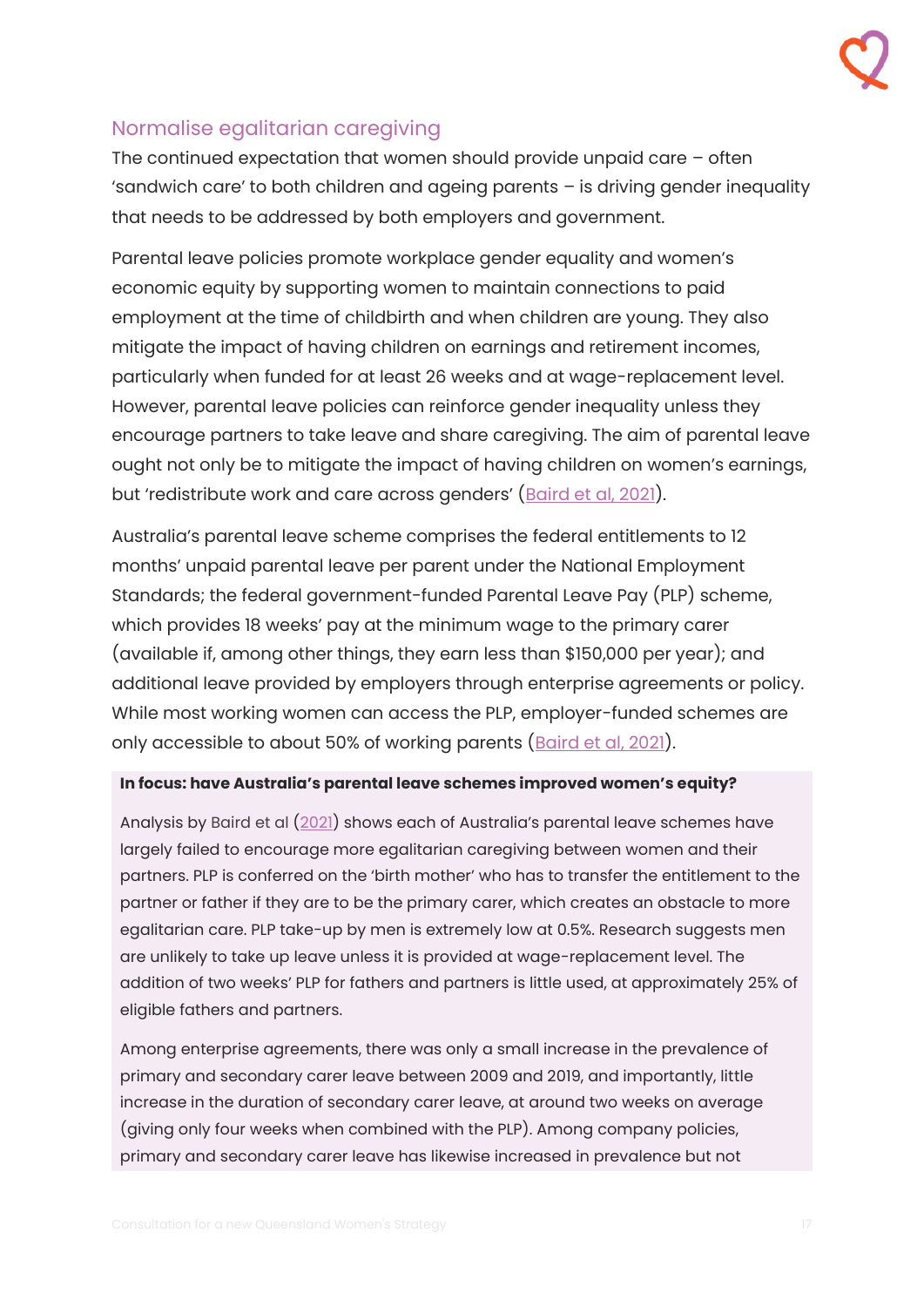duration: 'the periods remain short and heavily differentiated, such that secondary carer leave is framed as a short break' ([Baird et al, 2021\)](https://doi.org/10.1177%2F00221856211008219).

Parental leave policies need to focus on the duration, wage level and flexibility of paid primary carer leave, and create incentives for this to be taken or shared by fathers and partners, rather than modifying secondary carer's leave (see Baird et [al, 2021\)](https://doi.org/10.1177%2F00221856211008219). This could include reserving leave quotas for each parent (see [Widiss,](http://www.powertopersuade.org.au/blog/how-neutral-are-gender-neutral-parental-leave-policies/20/7/2021)  [2021\)](http://www.powertopersuade.org.au/blog/how-neutral-are-gender-neutral-parental-leave-policies/20/7/2021), with appropriate flexibility for women who have family violence-related or other concerns about sharing parental leave. The [Queensland Public Service](https://www.forgov.qld.gov.au/__data/assets/pdf_file/0038/186986/directive-0520-paid-parental-leave.pdf)  [Enterprise Agreement](https://www.forgov.qld.gov.au/__data/assets/pdf_file/0038/186986/directive-0520-paid-parental-leave.pdf) provision of 14 weeks paid Maternity Leave, 1 weeks paid "Short Spousal Leave" and "Long Spousal Leave" if they become the primary carer within the first year, falls short of the recommended 26 weeks' paid leave. The Queensland Government could take the opportunity to be a leader in promoting gender equity by, ensuring public servants in its employment are entitled to best practice egalitarian parental leave policies.

The Queensland Government could encourage major Queensland employers to provide egalitarian parental leave policies by giving preference to firms with such policies in procurement processes.

Some employers have made efforts to help caregivers balance work and family responsibilities in response to the pandemic. For example, in 2021, a number of major Australian firms signed up to support '[Family Friendly Workplaces](https://familyfriendlyworkplaces.com/)', which supports workplaces to improve their offering to working parents via flexible work; parental leave; family wellbeing; and family care. This highlights that the new Women's Strategy can actively encourage industry and workplaces to support best practice.

Egalitarian parental leave policies need to be supported by cultural change campaigns that encourage men to embrace caring roles and be backed by their employers. Men are more likely to use parental leave when there is strong organisational support and encouragement, including role-modelling by other fathers [\(WGEA, 2019\)](https://www.wgea.gov.au/publications/gender-equitable-parental-leave). Cultural change also means discouraging long working hours, which are generally performed by men and are the strongest predictor of not using all paid leave entitlements [\(WGEA, 2019\)](https://www.wgea.gov.au/publications/gender-equitable-parental-leave).

**Recommendation 6:** Use Queensland Government social procurement processes to set minimum benchmarks for firms' parental leave policies and invest in campaigns to encourage men to share caregiving.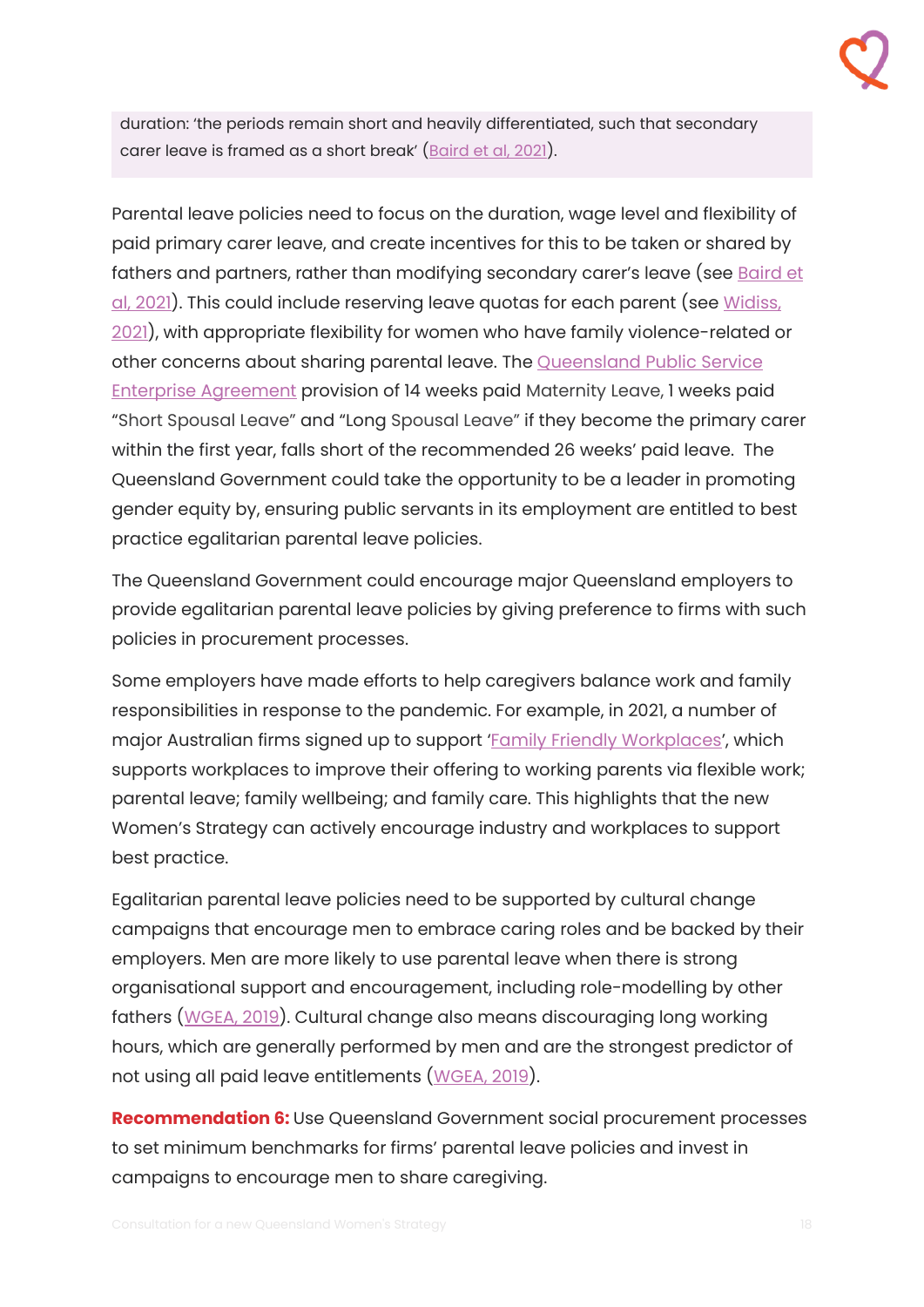

Egalitarian caregiving also means supporting women to work while ensuring older parents and any dependent family members are cared for. Australia has almost 2.8 million informal carers who assist family or friends with a disability, mental illness, chronic health condition or age-related frailty[\(Deloitte, 2020\)](https://www2.deloitte.com/au/en/pages/economics/articles/value-of-informal-care-2020.html). As noted in the discussion paper females comprise of 71.9% of all primary carers in Queensland.

Many carers either reduce paid work or withdraw entirely from economic participation, with only 22% of primary carers employed full-time [\(Deloitte, 2020\)](https://www2.deloitte.com/au/en/pages/economics/articles/value-of-informal-care-2020.html). To achieve economic equity, women need workplace flexibility and support to combine paid work with informal care; for example, through the Queensland Public Service and major government partners and funding recipients. Women also need access to fairly paid, high-quality formal carers so they can sustain paid work. This would support women's immediate financial security and help stem the tide of financial insecurity and homelessness among women aged 55 and older.

**Recommendation 7:** Highlight the importance and implement best-practice support for all carers using Queensland Public Service workplace policies and social procurement processes.

## <span id="page-18-0"></span>Make early childhood education and care more accessible

Enduring norms regarding gender and work are harmful to women's economic equity by sidelining the careers and limiting the potential of women across the income spectrum. One of the biggest barriers to women's workforce participation (which stands at 61.2% versus 71.2% for men: [WGEA,](https://www.wgea/) 2021), is a lack of affordable, accessible childcare [\(ABS, 2020\)](https://www.abs.gov.au/statistics/labour/employment-and-unemployment/barriers-and-incentives-labour-force-participation-australia/latest-release).

Noting that accessible childcare is not just a workforce issue, these measures also allow participation in study, a point underscored by the disproportionate number of women who ceased study during the pandemic due to caring responsibilities [\(Wood et al, 2021](https://grattan.edu.au/wp-content/uploads/2021/03/Womens-work-Grattan-Institute-report.pdf)). Delaying or dropping study is likely to hurt women's future work and earnings, especially given the 'graduate premium' reflected in wages.

[UNICEF](https://www.unicef-irc.org/publications/pdf/where-do-rich-countries-stand-on-childcare.pdf) (2021) ranked Australia 37 out of 41 richest countries on the accessibility, affordability and quality of childcare. Ultimately the responsibility lies with the federal government to build a universally accessible system that provides affordable, high-quality early learning and childcare. Yet Queensland can respond. Good Shepherd strongly supports the Queensland Government's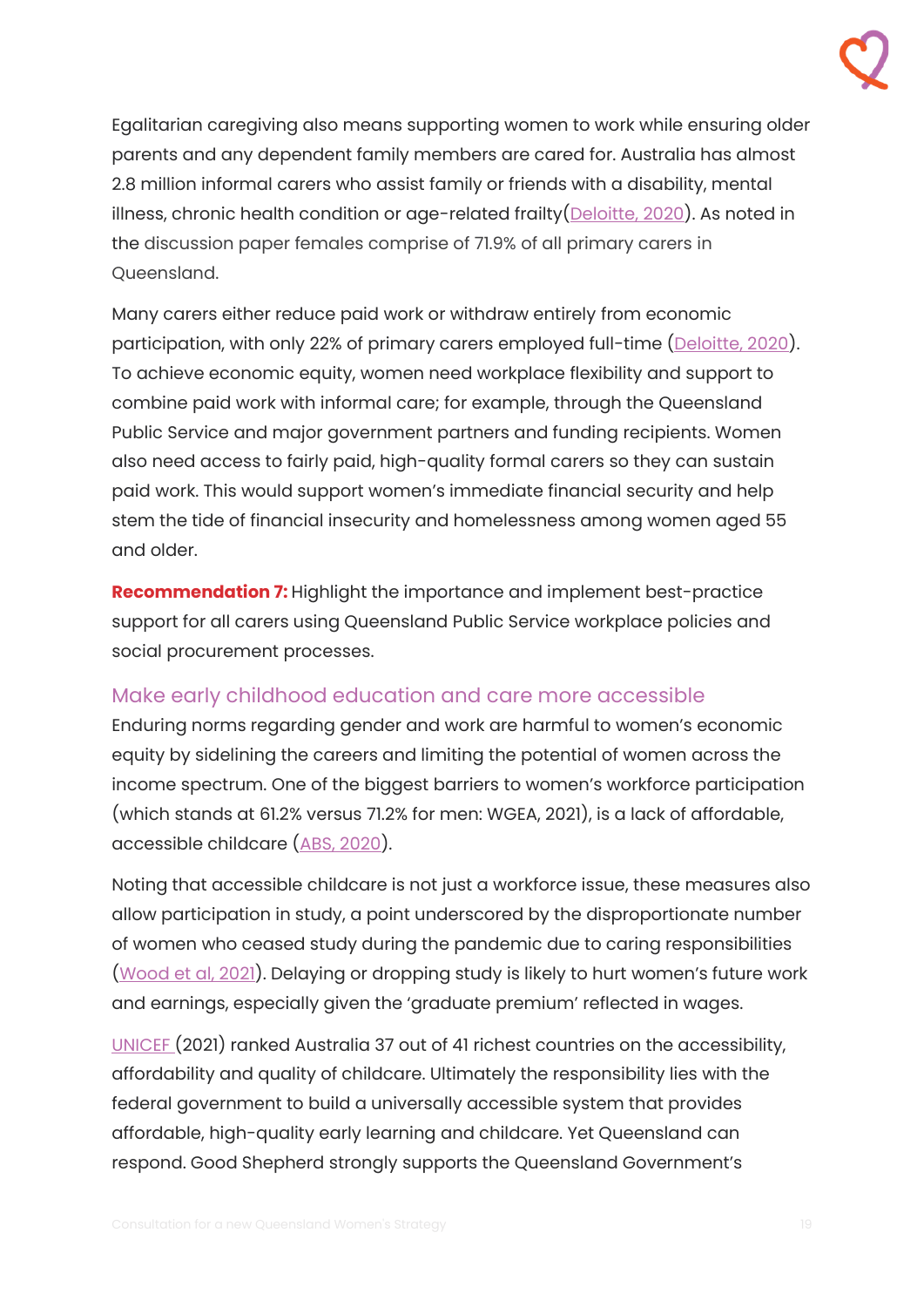

commitment to early childhood education and care via initiatives such as: universal access to kindergarten in the year before school and funding VET early childhood education courses. Yet more can be done to ensure quality childcare is accessible, flexible, and affordable.

We also recommend the Queensland Government works with the Federal Government to progressively move towards free, universal childcare for Queensland parents.

**Recommendation 8:** Work with the federal government to progressively implement free, universal childcare for Australian parents.

# <span id="page-19-0"></span>**Expand the reach of financial capability programs**

Alongside major structural measures that enable women to access paid work and decent incomes, it is vital that women feel confident, informed and powerful within themselves to assert their rights, connect with support, and use the resources available to them to achieve greater gender equality and economic equity and wellbeing.

The Queensland Government is to be commended for taking important steps in creating a financially inclusive environment via the Queensland Financial Inclusion Plan [\(2016\)](http://ican.org.au/wp-content/uploads/2013/09/queensland-financial-inclusion-plan.pdf). Good Shepherd would like to see the next Queensland Women's Strategy continue to "include targeted actions to improve the financial literacy and capability of women, and drive improved economic security, including programs and tools to increase women's financial capability; and support vulnerable women to achieve economic security through training and employment" [\(Queensland Government, 2016\)](http://ican.org.au/wp-content/uploads/2013/09/queensland-financial-inclusion-plan.pdf).

Good Shepherd financial counsellors work with many women who have excellent money management skills. Financial 'literacy' is not necessarily the issue; it is more about building on women's existing strengths and working alongside them to navigate financial challenges that often stem from structural issues, and to build additional skills, self-worth and confidence. It is about dismantling gender norms that have led to some women being marginalised from financial decisionmaking, and not being encouraged or enabled to participate fully in economic life.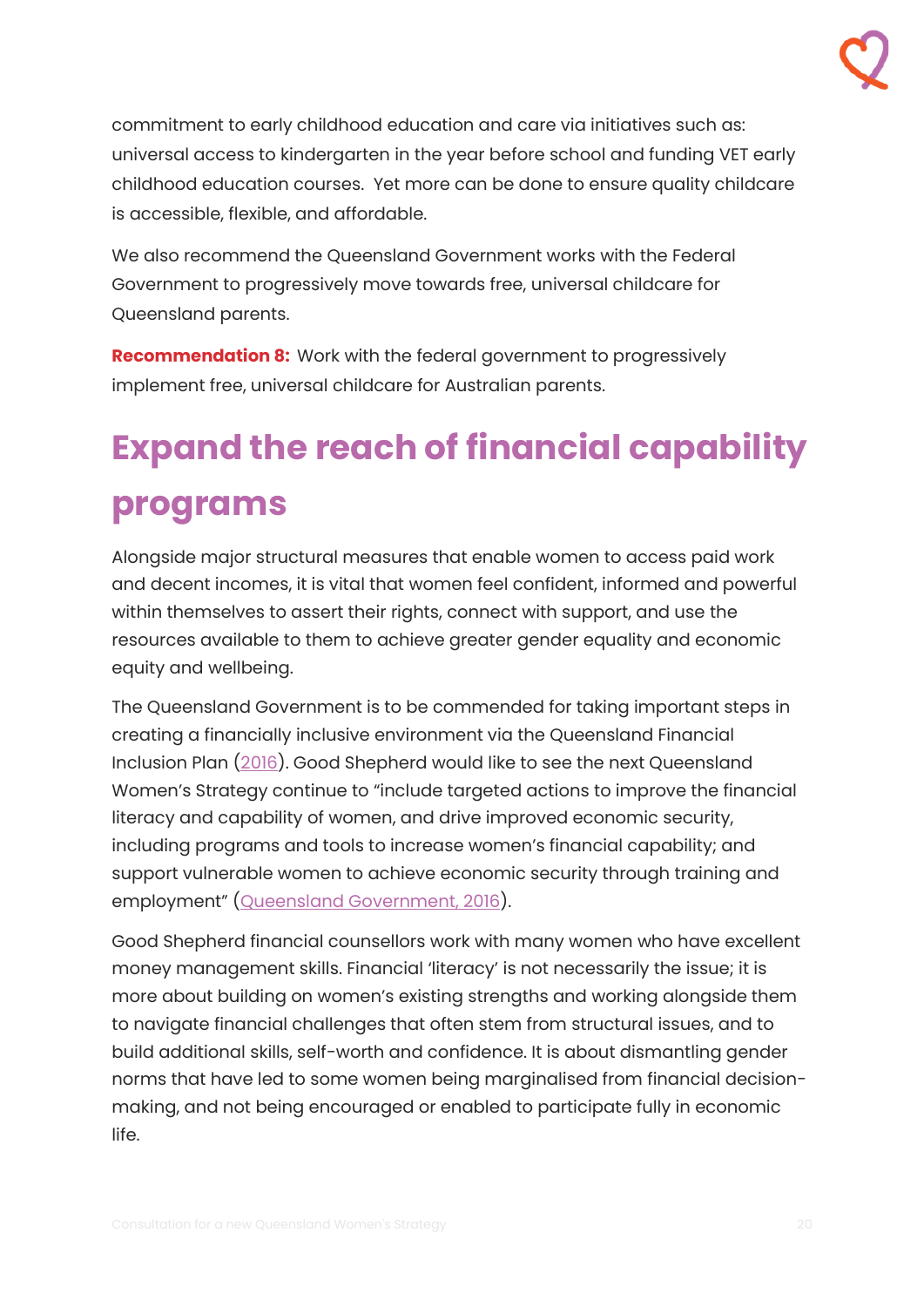Good Shepherd delivers a range of programs that achieve these outcomes in Queensland with the support of the Queensland Government. Good Shepherd Coordinates the local and responsive NILs network in Queensland (more than half of the 30 NILs provider being local community/ neighbourhood centres), runs Good Money Stores in Cairns and Southport, provides Financial Counselling and delivers Housing NILs (support private renters as an effective early intervention approach to reduce homelessness).

It is important to note that Queensland delivers 21% of all NILs loans nationally. 36% of NILs loans in Queensland are for Aboriginal and Torres Strait Islander clients, highlighting the need for an intersectional approach and culturally appropriate services.

Additionally, Good Shepherd delivers financial capability and wellbeing programs, small business support and coaching programs (discussed further below), and the Financial Independence Hub for survivors of family violence in the recovery phase (in 2022 the Financial Independence Hub will also be co-located with Good Money in Queensland). We also deliver financial counselling programs across a wide-reaching Australian network.

Financial capability services could better prepare Queensland women for financially secure future if they were offered 'just in time' at different life stages and at the time of life events. One of the determinants of financial wellbeing is capacity to cope with life stages and events [\(Russell et al, 2020\)](https://www.financialcapability.gov.au/files/financial-capability-research-in-australia.pdf), including:

- studying
- entering relationships
- moving out of home/leaving out of home care
- starting work
- childbirth, returning to work after parental leave, and caregiving
- housing changes and homelessness
- caregiving to people with health or age-related needs or disabilities
- separation and divorce
- job loss, redundancy and career transitions
- health changes, including mental health
- working when older and retirement.

Financial education works best when it is context-sensitive, specific to circumstance, and informed by factors such as socio-economic circumstances and gender [\(Russell et al, 2020](https://www.financialcapability.gov.au/files/financial-capability-research-in-australia.pdf)). 'Just in time' financial capability programs can prevent the occurrence or escalation of financial difficulty and build women's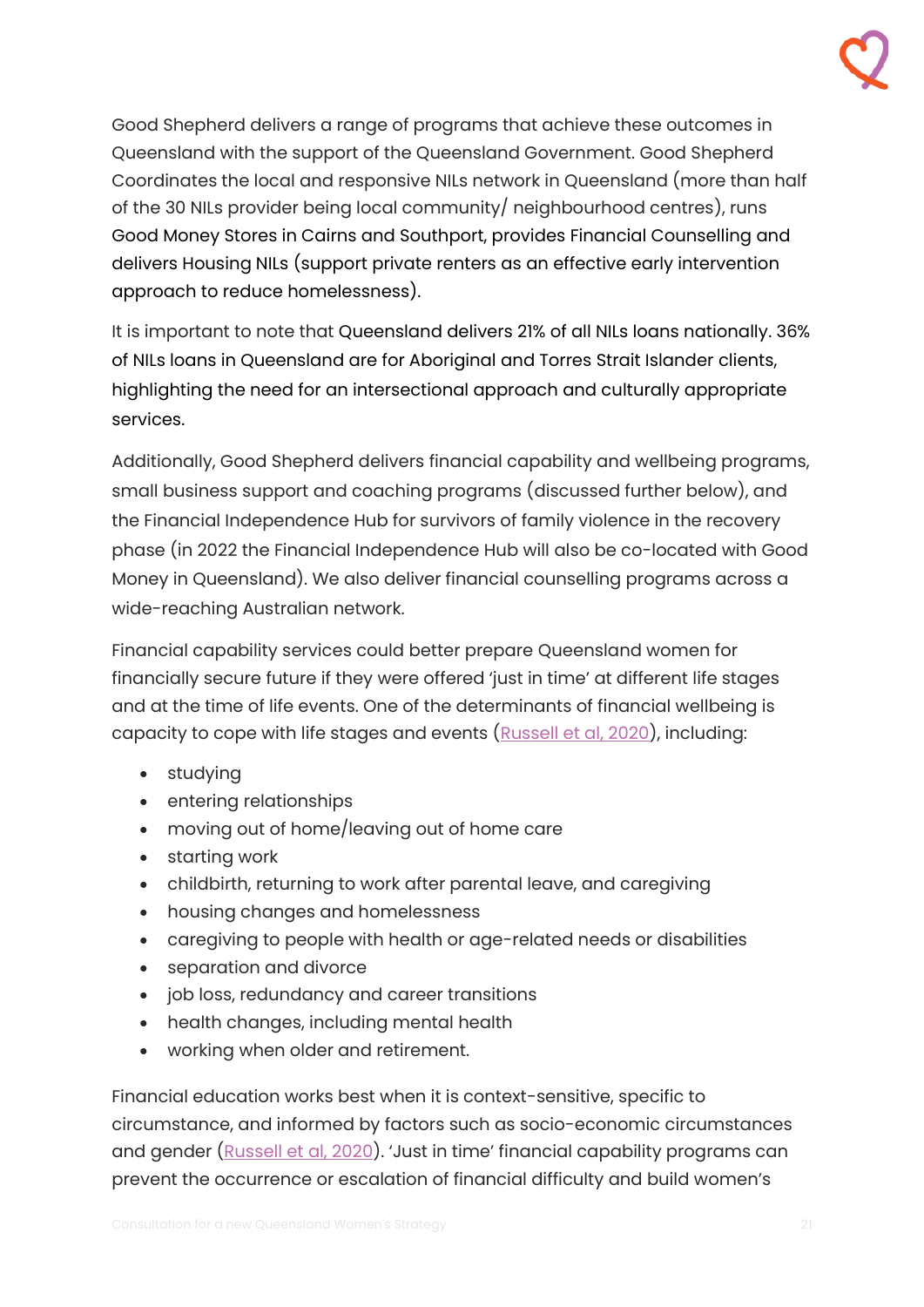

resilience to future financial shocks. Building on the Financial Inclusion Strategy, the new Women's strategy could be an opportunity to map the key points at which Queensland women can be connected with financial capability advice and programs, and work with educational institutions such as VET, industry/workplaces, superannuation funds, health providers and others to provide these connections.

**Recommendation 9:** Create a partner network with industry, education, health and other sectors to connect women with financial capability services at major life stages and at the time of life events (e.g., school/tertiary education leavers, returning to work after parental leave, separation, retirement).

# <span id="page-21-0"></span>**Support women-led small businesses**

The Queensland Government's investment in small business, with grants focussed on regions as well as young Queenslanders, women, social enterprises, culturally and linguistically diverse people and Aboriginal and Torres Strait Islanders are a welcome start. The new strategy can further boost women's workforce participation and economic equity by supporting women-led small businesses.

Women are under-represented among small business owners, with only 35.4% of small businesses operated by women (Australian Small Business and Family [Enterprise Ombudsman, 2020\)](https://www.asbfeo.gov.au/sites/default/files/ASBFEO%20Small%20Business%20Counts%20Dec%202020%20v2.pdf). Women-led businesses are very exposed to the economic effects of the pandemic—they are typically operating with less capital and are more reliant on self-financing than male-owned businesses, and many female-dominated industries, such as services sectors, are heavily affected by lockdowns and ongoing COVID-19 restrictions [\(EY, 2021;](https://assets.ey.com/content/dam/ey-sites/ey-com/en_au/pdfs/ey-au-advancing-women-owned-businesses-covid-19.pdf) [Maury et al, 2020\)](https://goodshep.org.au/wp-content/uploads/2020/12/GSH031-COVID-19-Report-DP5.pdf).

Small business support for women is being promoted internationally as a genderinclusive COVID-19 recovery measure. For example, the Feminist Economic Recovery Plan for Canada highlights the need for increased support of womenled small businesses, especially First Nations, migrant and other underrepresented women, through emergency financial support and skills training and mentorship [\(Sultana and Ravanera, 2020](https://static1.squarespace.com/static/5f0cd2090f50a31a91b37ff7/t/5f205a15b1b7191d12282bf5/1595955746613/Feminist+Economy+Recovery+Plan+for+Canada.pdf)). Similarly, the UK Women's Enterprise Policy Group notes the value of increased investment in women's enterprise programs and business advice, and ensuring government financial support reaches women-led small businesses ([Women's Enterprise Policy Group, 2020](https://www.thewomensorganisation.org.uk/wp-content/uploads/2020/09/WEPG-Framework-of-Policy-Actions.pdf)).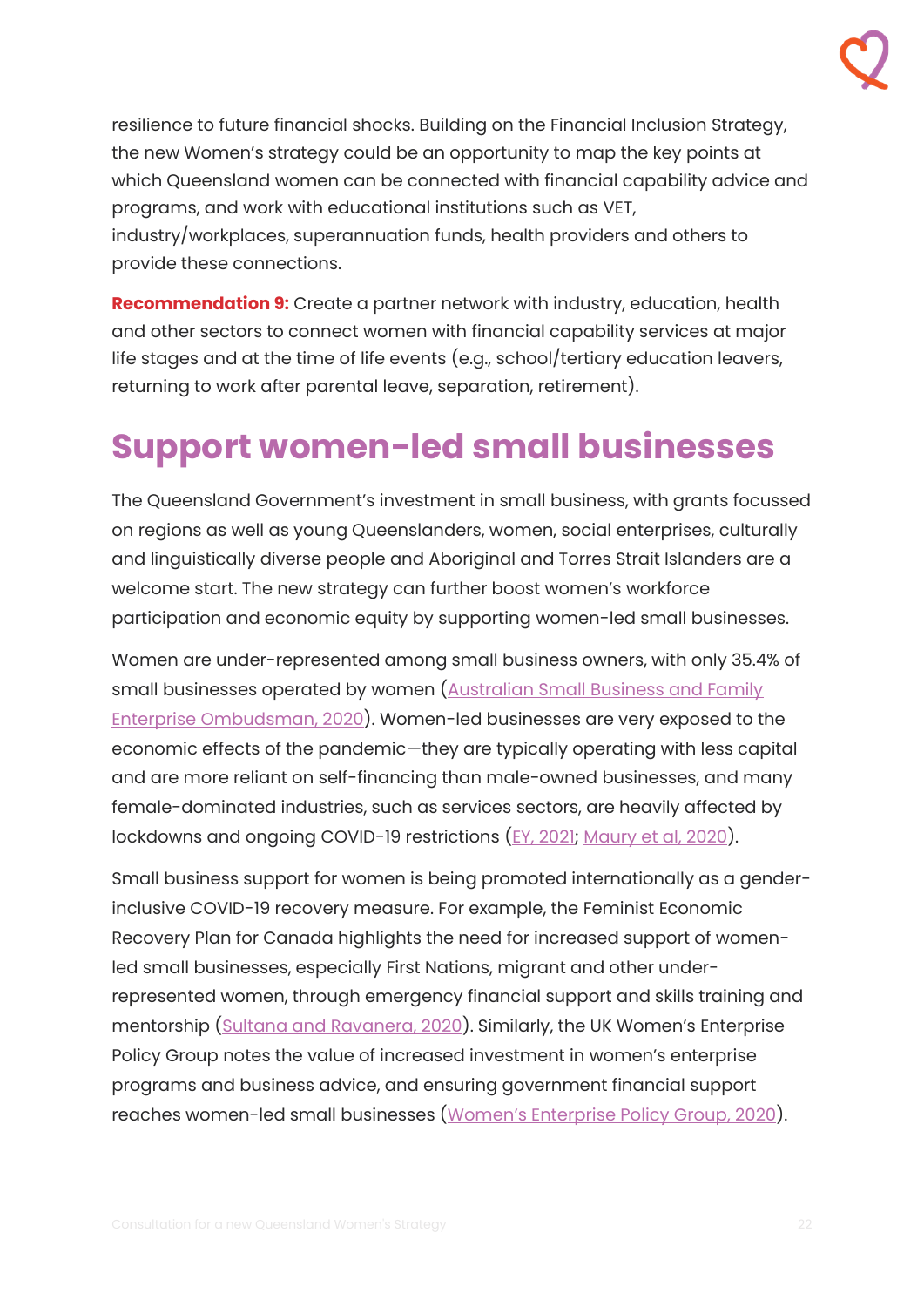The new Women's strategy is an opportunity to look at policy and programs to support women to start businesses during the COVID-19 recovery and sustain them through difficult periods.

Sole traders (businesses with no employees) are currently growing and represent 1.5 million of the 2.4 million businesses in Australia as of June 2020. The growth is partly attributable to people starting sole trader businesses after job loss during the 2020 recession [\(ABS, 2020\)](https://www.abs.gov.au/articles/strong-employment-growth-non-employees). This highlights the potential of small business for women in the COVID-19 recovery, but equally the need for quality, accessible advice on business planning and investment, to ensure viable businesses are created when women transition from waged employment and may be facing financial stress from job loss.

Another important reason for advice and support is to ensure women actually get what they need from small business ownership. One explanation for the gender gap in small business ownership is that women have different motivations for self-employment. Research shows work-life balance and care responsibilities have a greater influence on entrepreneurial activities by women than men, as do career progression barriers in employer workplaces [\(EY, 2021\)](https://assets.ey.com/content/dam/ey-sites/ey-com/en_au/pdfs/ey-au-advancing-women-owned-businesses-covid-19.pdf). Consequently, gender equality at a national level can be negatively associated with women's self-employment. Measures to 'support women to fully participate in the labour market make salaried employment more attractive and sustainable than selfemployment and business ownership' ([EY, 2021\)](https://assets.ey.com/content/dam/ey-sites/ey-com/en_au/pdfs/ey-au-advancing-women-owned-businesses-covid-19.pdf). It is therefore vital for government to ensure that women have a genuine choice: secure, fairly paid salaried work that supports caregiving; or sustainable self-employment, backed by advice and support that leads to stable income streams and flexible work.

Good Shepherd delivers a range of transformative small business programs to women. Our South Australia Small Business Recovery program is assisting women to deal with the impacts of COVID-19, by supporting business continuity, recovery and revitalisation, as the following case study show.

### **Case study: South Australia Small Business Recovery Program**

Good Shepherd has been a godsend to our small business. Sometimes when you're just the little guy running a small business, it's hard to know where to turn. Sally actively listened to our concerns, and asked all the right probing questions to learn about our business to best place how she could help us. Sally was really creative and thoughtful to tailor solutions to our needs. Good Shepherd have such solid networks that we were offered so many solutions, and it was really lovely that Sally asked about our mental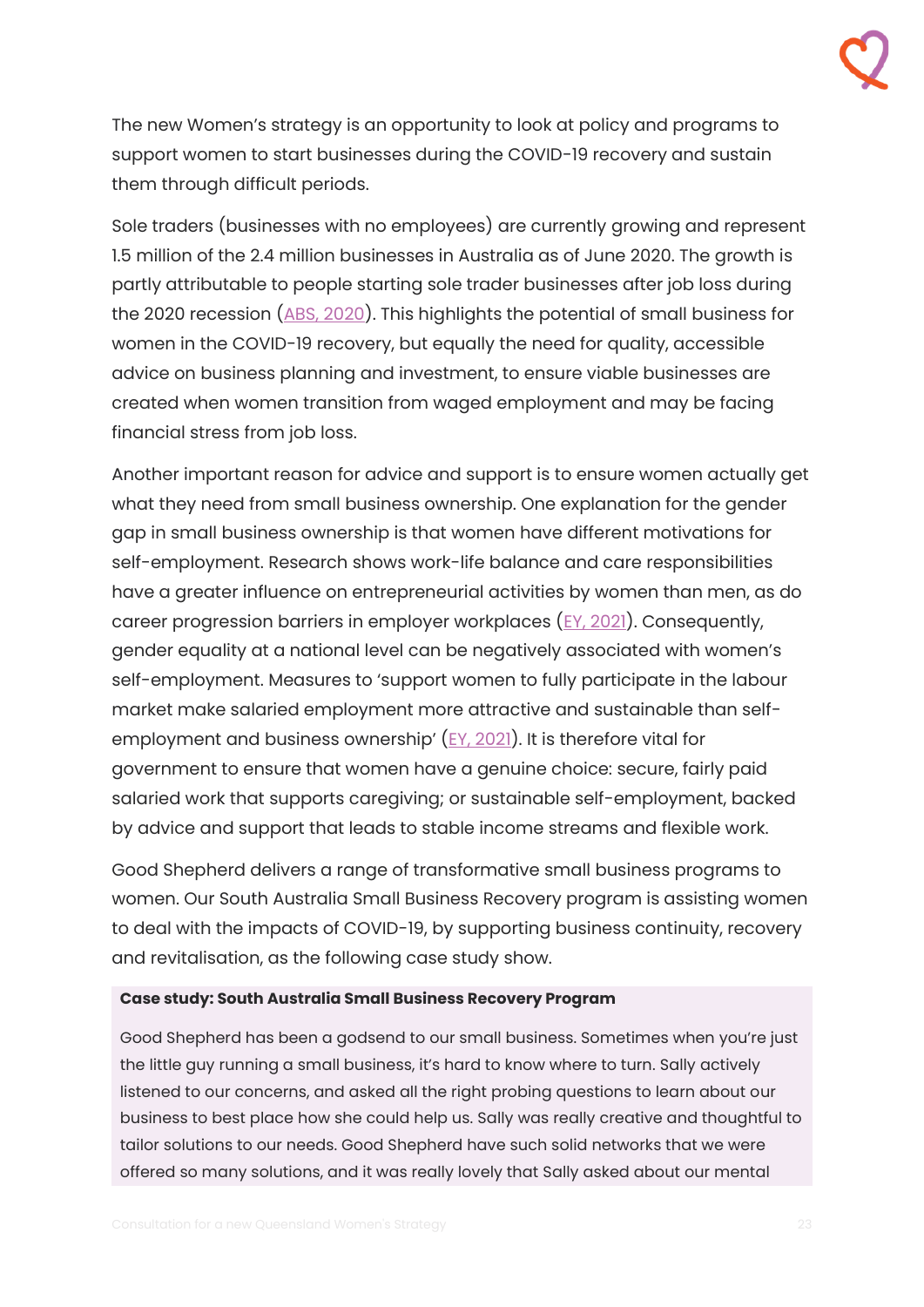

health and how we were coping. Not many organisations do that and just focus on the bottom line, or fixing issues. Thanks to Good Shepherd we have had time with a business coach to help lift our profit from 3.3% and pay us a wage. We cannot thank Good Shepherd enough for being there for us. Like really being there and not just saying it.

These types of programs could operate at greater scale and support women in Queensland to safely start or sustain small businesses, particularly in industries heavily affected by COVID-19. The new Women's Strategy is an opportunity to link with existing economic inclusion strategies, in this context Good Shepherd recommends the Queensland Government develop and fund a COVID-19 small business recovery program for women, including younger, Aboriginal and Torres Strait Islander and recently arrived migrant women who have been major users of Good Shepherd services during the COVID-19 period and have experienced higher levels of negative employment outcomes than the general population (Maury et [al, 2020\)](https://goodshep.org.au/wp-content/uploads/2020/12/GSH031-COVID-19-Report-DP5.pdf). This program could focus on appropriate support for women with existing businesses who need advice to pivot or revive a business, while also providing a pathway to longer-term support where this is necessary.

**Recommendation 10:** Address the need for COVID-19-recovery programs to support lower-turnover small businesses led by women.

# <span id="page-23-0"></span>**Put gender equality at the heart of disaster preparedness and response**

Gender equality and social inclusion are central to responding to disasters and building climate resilience. The impacts of disasters and climate change affect people differently and can amplify existing inequalities, depending on their gender, race, sexual orientation, and a range of other socio-economic factors. Within communities, people have different opportunities and capacities to prepare for and respond to disaster impacts depending on their gender, how they earn money, whether they are in a group that experiences racism or other forms of discrimination, and the security of their income and housing[\(Castañeda](https://portals.iucn.org/library/sites/library/files/documents/2020-002-En.pdf)  [Camey et al., 2020;](https://portals.iucn.org/library/sites/library/files/documents/2020-002-En.pdf) [Parkinson et al., 2016\)](http://www.powertopersuade.org.au/blog/women-at-risk-during-disasters-due-to-poor-understanding-of-gendered-differences/3/10/2016?rq=disaster).

Disasters are not gender neutral; their gendered impacts can have long lasting impacts. Women and girls are often disproportionately affected due to gender inequalities caused by socioeconomic conditions and practices. Studies exploring the links between natural disasters and violence have shown an increase in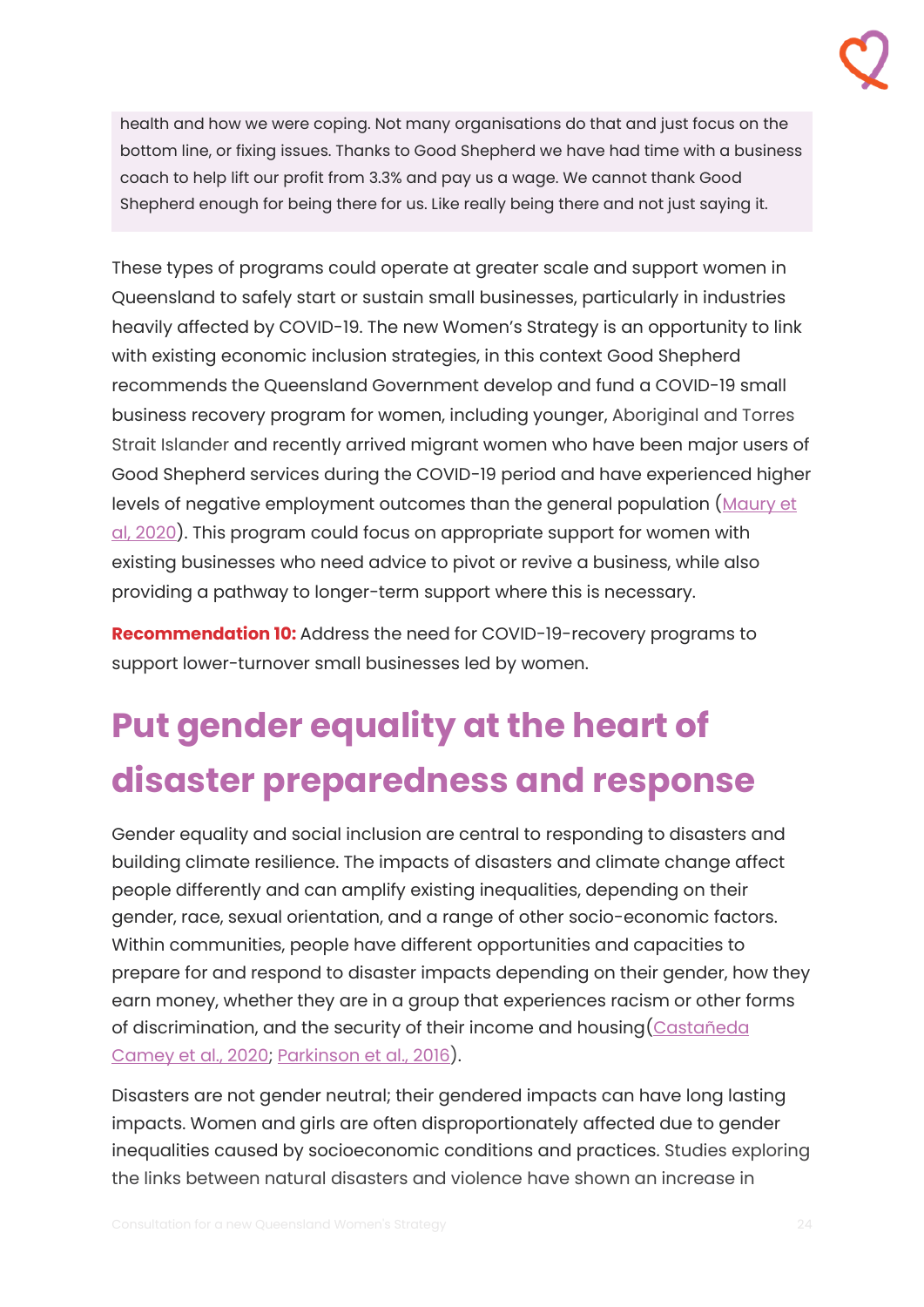domestic violence, particularly against women, in the recovery phase. Australia has its own significant body of evidence that demonstrates disasters increase rates of gender-based violence [\(Parkinson, 2017\)](https://journals.sagepub.com/doi/abs/10.1177/0886260517696876).

Additionally Australian studies have shown that disasters increase women's economic insecurity: women lose or forgo employment opportunities on taking up additional community and care responsibilities [\(Shaw et al, 2012\)](https://www.security4women.org.au/boosting-womens-economic-security/disaster-roundtable-report/voices-from-the-flood-plains/). With evidence demonstrating a recuring pattern in bushfires, floods and droughts [\(Alston, 2017\)](https://www.taylorfrancis.com/chapters/edit/10.4324/9781315407906-9/gendered-outcomes-post-disaster-sites-margaret-alston?context=ubx&refId=f543c745-a819-4ccf-8f1a-ddbb1099b3af).

The relationship between disasters and economic and financial outcomes, often leads to an increase in financial hardship. The most vulnerable, and those likely to experience financial hardship, are young people, sole parents (82% of whom are female-headed and have the highest poverty rate of all household types in Australia), those in poor health, those of lower socioeconomic status, and those with little social support (Johar [et al, 2020\)](https://ssrn.com/abstract=3679022).

### **In focus: the Good Shepherd Microfinance Money Ready Toolkit**

Cyclones, floods, bushfires and other natural and human-made disasters can devastate lives. Good Shepherd advocates for and promotes getting money ready ahead of a disaster to help recover quickly if disaster strikes.

[The Money Ready Toolkit](https://goodshep.org.au/wp-content/uploads/2020/12/Money-Ready-Tool-Kit.pdf) is one example of how Good Shepherd is working with the Queensland Government to provide easy-to-follow information and plans to help people get financially ready and help get them back on their feet after a disaster.

While gender analysis alone is not enough to reveal and understand power relations and inequalities, it is one crucial lens through which one can ensure that disaster preparedness and response become more equitable and efficient. Age, race, class, disability, and socioeconomic status are important factors that determine vulnerabilities and capacities and need to be included in informing emergency preparedness and responses. It is essential that any strategy seeking to address women's ongoing economic and social inequality reflect gender to be a key consideration at all levels of emergency policy and management to anticipate and respond effectively to disaster impacts on women and men.

**Recommendation 11:** Put gender equality and social inclusion at the heart of Queensland's approach to disaster preparedness and response.

**Recommendation 12:** Expand financial preparedness and response programs developed with a gender lens and accounting for gender inequalities and socioeconomic circumstances.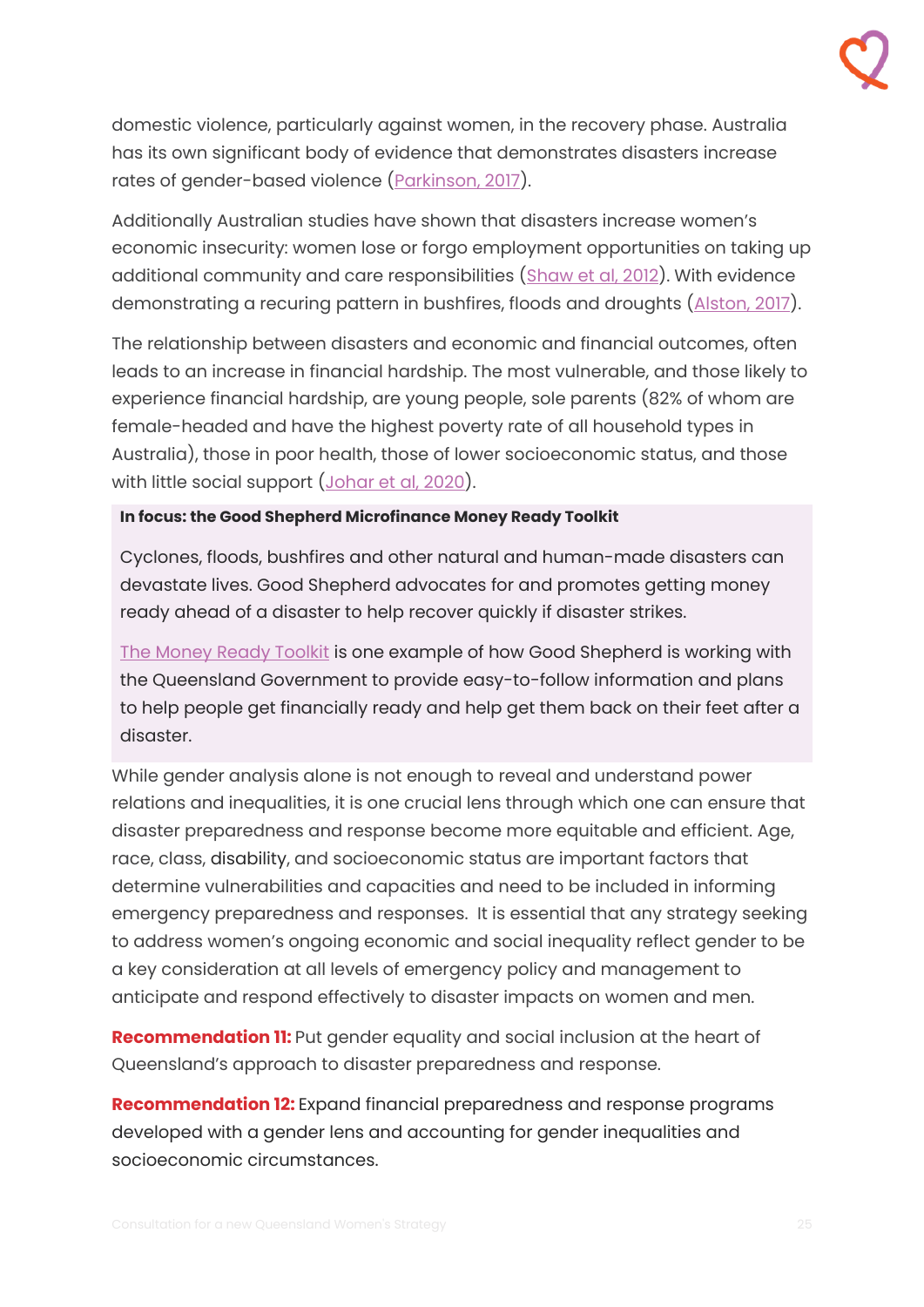

# <span id="page-25-0"></span>**Protect and prompt women's financial security in response to abuse**

As indicated in the discussion paper, any strategy developed to address gender inequality must work in lockstep with the Domestic and Family Violence Prevention strategy. Family violence has major financial ramifications for women: it can prevent work or study, or make it much harder; economic abuse is common, with 78-99% of women presenting to family violence services with a experiences of economic abuse [\(Bond and Ulbrick, 2020\)](https://earg.org.au/wp-content/uploads/Responding-to-Financial-Abuse-Report-2020_Digital.pdf); and the severe financial impacts of separating from a violent relationship can be significant, long-lasting and often permanent [\(Fernando, 2018](https://www.wire.org.au/wp-content/uploads/2018/12/WhenIsTheRightTimeToTalkAboutMoney.pdf)). The Government's strategy for Ending Family Violence is therefore a major tool for reducing economic inequality. This is particularly so during the COVID-19 period, when women are at greater risk of family violence [\(QLD courts\)](https://www.courts.qld.gov.au/court-users/researchers-and-public/stats).

The financial impacts of family violence can begin during an abusive relationship and endure long after the relationship has ended. Financial hardship is almost inevitable for women experiencing the trajectory from an abusive relationship to separation and long-term survival, but it does not need to be.

The Queensland Government is already taking steps to create an alternative future for victim-survivors by funding much needed programs that help women meet housing and material needs, and specialist financial counsellors that help women deal with the financial impacts of family violence, including financial abuse.

Alongside these crisis-stage supports, women also need greater access to recovery programs that help them build financial stability and security. Good Shepherd's Financial Independence Hub (FIH) is an example of a program for survivors of financial abuse who have reached the recovery stage and are ready to build financial independence. The FIH was co-designed with victim-survivors and has invested in a deep program of high-quality, client-centred services, due partly to the four-year funding term provided by CBA. Good Shepherd delivers the program in partnership with CBA, and it is open to all women affected by family violence/financial abuse. It provides:

- one-to-one financial coaching to build a financial independence roadmap
- tailored tools and resources to build financial capability and confidence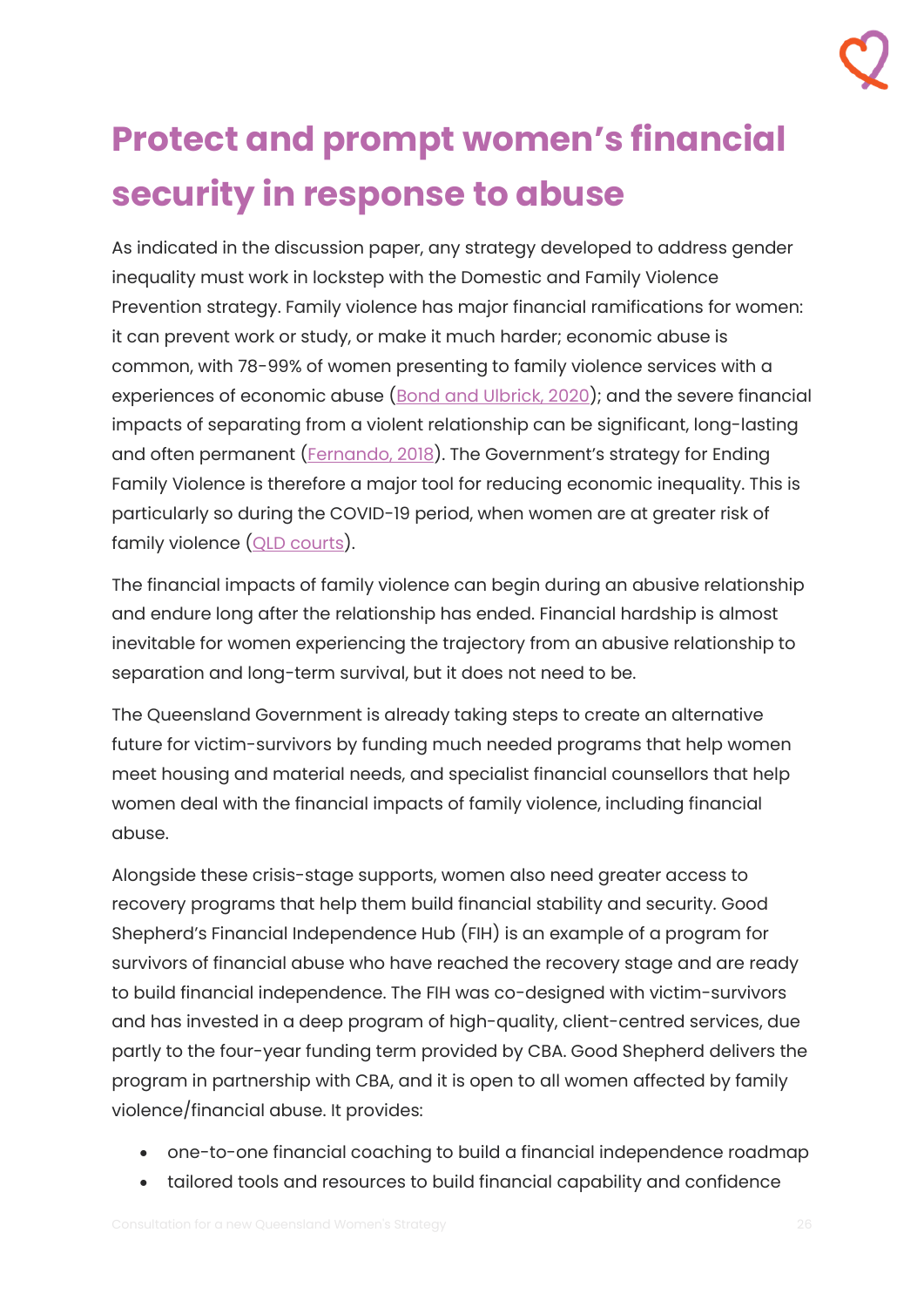- pathways and referrals to services to ensure holistic support
- support to understand money, including areas that were not previously within the participant's control, such as bills and debts.

In 2022 FIH will co-locate with Good Money Stores in Queensland. More information about FIH can be found in Appendix A, however, the stories below speak to the profound impact of the FIH.

**Case studies: Good Shepherd/CBA Financial Independence Hub**

### **REDACTED**

Good Shepherd considers financial independence and capability programs could be made available to more family violence survivors, and provide a model for cross-sector partnerships by providing insights into the practical supports women need to recover from the financial impacts of family violence.

Programs like the FIH demonstrate the very significant work that is being done across the community sector, industry and government to better respond to the financial impacts of family violence. Post-Royal Commission, regulators and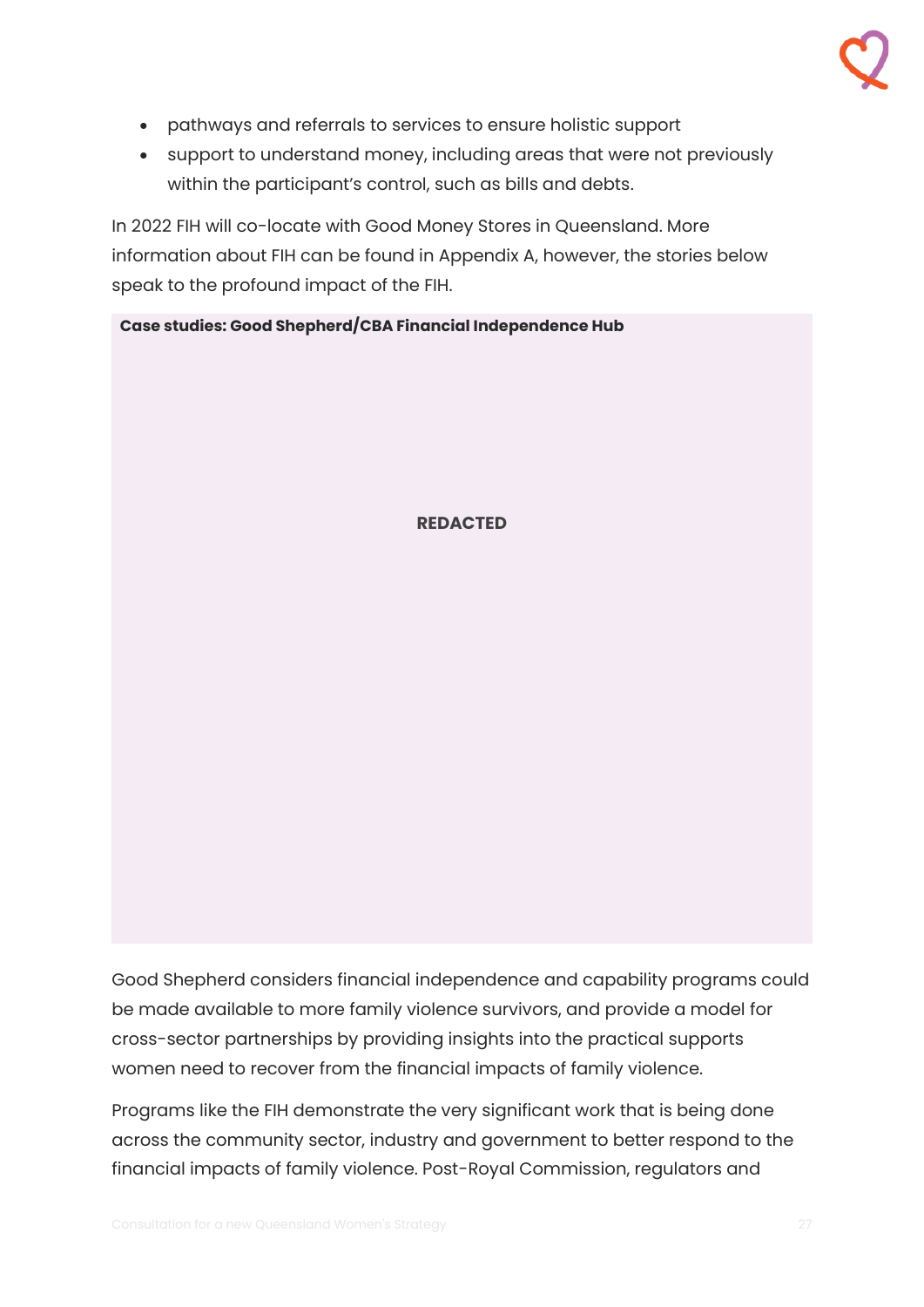businesses are transforming their understanding of their role in this area (Bond [and Ulbrick, 2020\)](https://earg.org.au/wp-content/uploads/Responding-to-Financial-Abuse-Report-2020_Digital.pdf).

Alongside programmatic initiatives, in addressing economic equity we also suggest the Queensland Government maps interventions against the key stages at which victim-survivors experience financial impacts and consider whether and how these broader economic equity actions can specifically benefit victimsurvivors. For example, whether specific workforce participation measures help victim-survivors sustain connections to paid work, and whether they require any tailoring to meet victim-survivors' needs.

**Recommendation 13:** Invest in a financial independence and capability program for family violence survivors in the recovery phase (after initial crisis phase).

# <span id="page-27-0"></span>**Prioritise housing accessibility for women**

Affordable, secure and well-located housing is fundamental to women's equality. Every day at Good Shepherd we see the terrible impact of the housing crisis on women, including, but not limited to sole parents who struggle to house themselves and their children, older women on the verge of homelessness or already living in unstable housing, and family violence survivors who cannot find an affordable place to rent after leaving an abusive relationship. These situations are untenable.

We acknowledge the **[Queensland Government's Housing Strategy 2017](https://www.chde.qld.gov.au/about/strategy/housing/about)-2027** and applaud the latest \$2.9 billion committed towards social housing in the state budget. In delivering social housing investment and supporting access to private rental and owner-occupied housing, we recommend government use a genderresponsive approach to housing and homelessness policy.

A gender-responsive approach is needed to engage effectively with the structural disadvantages experienced by women generally as well as the particular situations of different groups of women facing housing insecurity and unaffordability. Such an approach would also be focused on preventing homelessness arising from domestic and family violence as well as supporting victims-survivors of violence by ensuring and enabling the focus of specialist services to address and respond to the gendered drivers of women's experience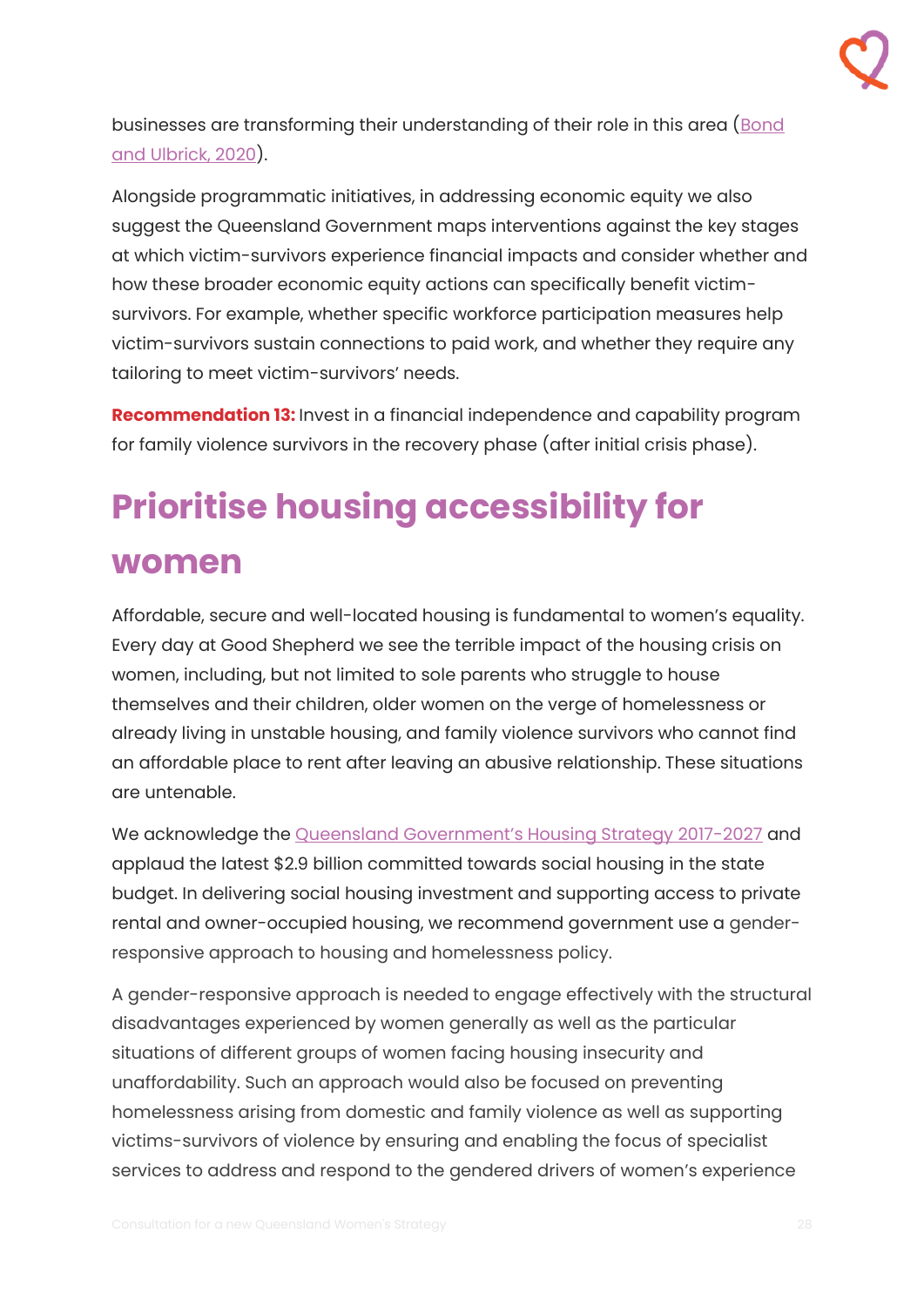

of violence and homelessness. Recognition that the feminisation of poverty and violence shapes women's housing outcomes is vital if Queensland polices and investments are to reshape housing systems in a way that does not unduly disadvantage women.

Acknowledging the diversity of women's homelessness and the fact homelessness is not quickly resolved, we believe Queensland can support women by:

- supporting homelessness services to be human-centred, genderresponsive, flexible, respectful, strengths-based and that supports self determination
- pursuing inclusionary zoning that generates 'very low income' affordable rental housing,
- supporting women with modest assets (e.g. from family law property settlements) to buy a home – shared equity models can be adapted and made more viable for older women and financing partners in government and the not-for-profit sector, especially in a low-interest rate environment (see [AHRC, 2019\)](https://humanrights.gov.au/our-work/age-discrimination/publications/older-womens-risk-homelessness-background-paper-2019).

In terms of private rental housing, we emphasise that alongside measures from the Queensland Government, it is critical for the Federal Government to increase Commonwealth Rent Assistance (CRA), to allow more single, older women to afford to rent while receiving JobSeeker or the Age Pension.

**Recommendation 14:** Take a gender-responsive approach to social housing policy and investment, which addresses the growing risk of women becoming homeless.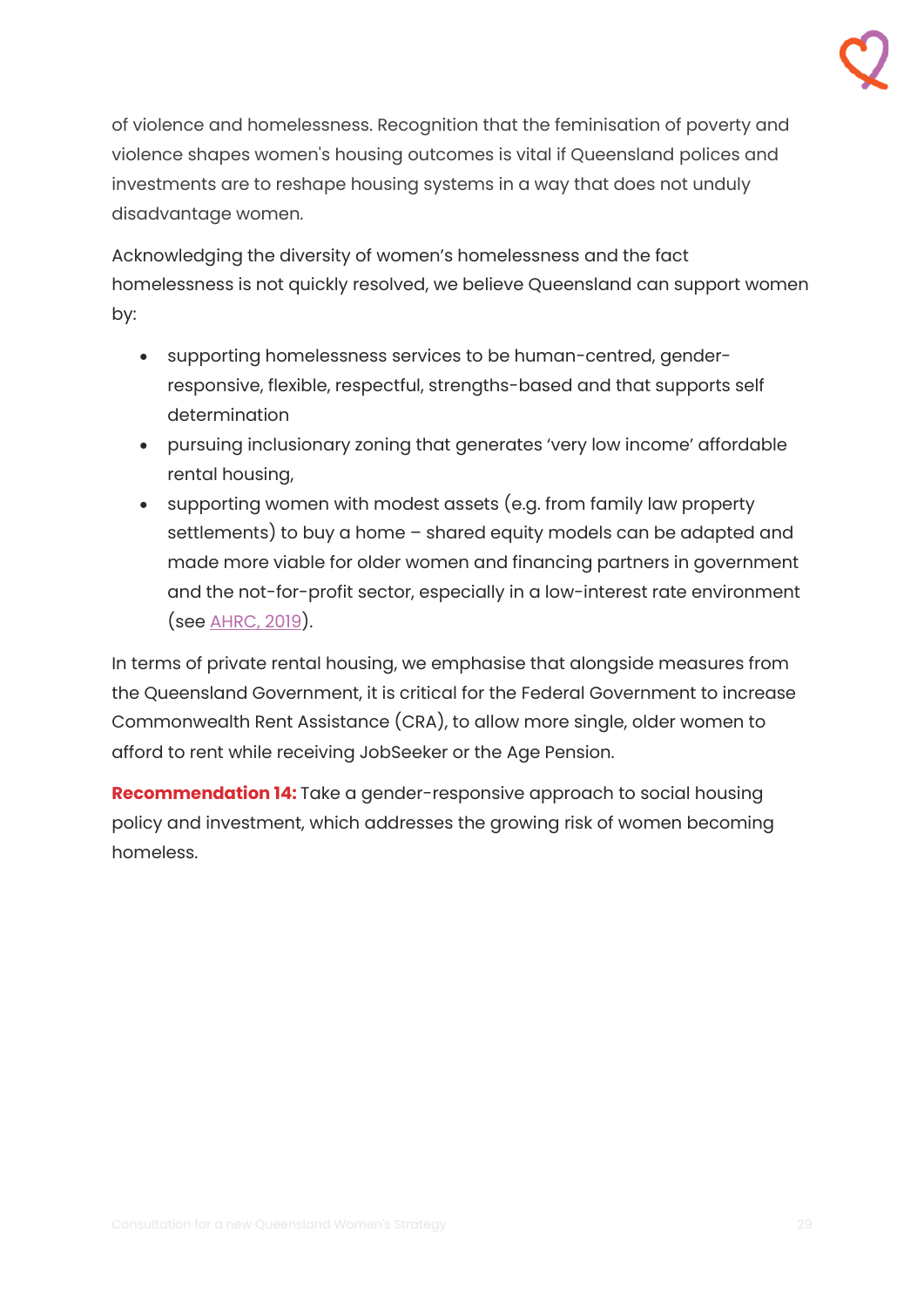# <span id="page-29-0"></span>**References**

Alston, M. (2017). Gendered Outcomes in Post-Disaster Sites: Public policy and resource distribution. In Cohen, M.G. Climate Change and Gender in Rich Countries: Work, Public Policy and Action (1st ed.). Routledge.

Australian Human Rights Commission. (2019). Older Women's Risk of Homelessness: Background Paper.

The Australian Small Business and Family Enterprise Ombudsman. (2020) Small Business Counts. Australian Government.

Australian Bureau of Statistics. (2020). Strong employment growth for non-employees.

Australian Bureau of Statistics. (2020). Barriers and Incentives to Labour Force Participation, Australia.

Baird, M., Hamilton, M., and Constantin, A. (2021). Gender equality and paid parental leave in Australia: A decade of giant leaps or baby steps? Journal of Industrial Relations, 63(4), 546–567.

Baird, M., and Heron, A. (2019). The life cycle of women's employment in Australia and inequality marker. In Lansbury, R., Johnson, A., and van den Broek, D. (Eds.). *Contemporary* Issues in Work and Organisations: Actors and Institutions (1st ed.). Routledge.

Bond, C. and Ulbrick, M. (2020). Responding To Financial Abuse: Community, business and government responses to the financial impacts of family violence in Australia. Economic Abuse Reference Group.

Budlender, D. (2002). Gender budgets: What's in it for NGOs? Gender & Development, 10:3, 82-87.

Castañeda Camey, I., Sabater, L., Owren, C. and Boyer, A.E. (2020). Gender-based violence and environment linkages: The violence of inequality. Wen, J. (ed.). Gland, Switzerland.

Deloitte Access Economics. (2020). The value of informal care in 2020: Carers Australia.

Department of Communities, Child Safety and Disability Services. (2016). Queensland Financial Inclusion Plan. Queensland Government.

Department of Communities, Housing and Digital Economy. (2017). Queensland Housing Strategy 2017-2027. Queensland Government.

Department of Environment and Heritage Protection. (2017). Pathways to a clean growth economy Queensland Climate Transition Strategy. Queensland Government.

Department of Environment and Heritage Protection. (2017). Pathways to a climate resilient Queensland: Queensland Climate Adaptation Strategy 2017–2030. Queensland Government.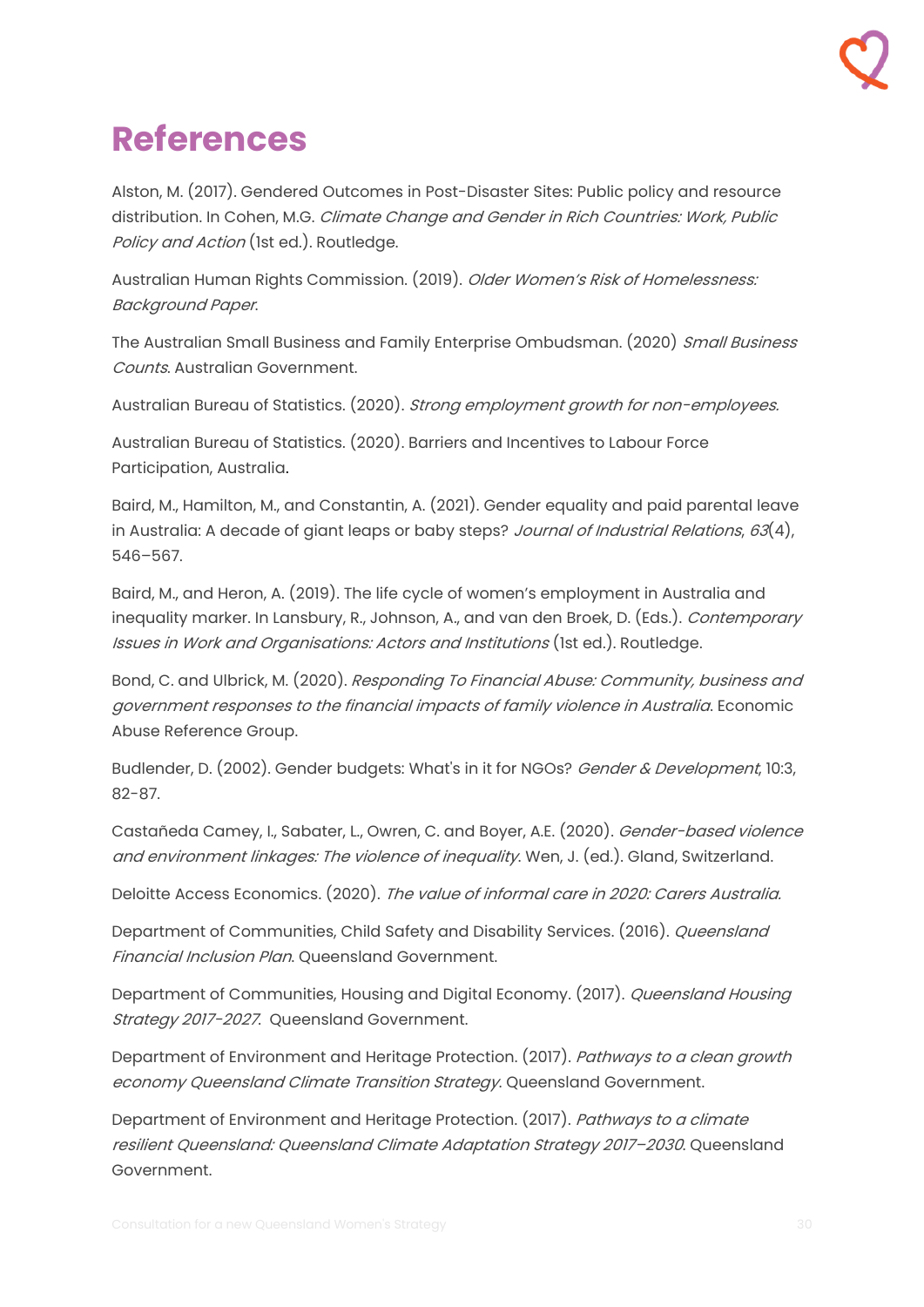Dickinson, H., Smith, C., Carey, N. and Carey, G. (2018). Robots and the delivery of care services: What is the role for government in stewarding disruptive innovation? Melbourne: ANZSOG.

EY. (2021). Advancing women owned businesses in the COVID-19 recovery.

Fernando, N. (2018). When's the right time to talk about money? Financial Teachable Moments for women affected by Family Violence. Melbourne. WIRE

Good Shepherd Microfinance. (2020). Money Ready Toolkit Disaster proof your finances. Queensland Government.

Gromada, A., and Richardson, D. (2021). Where do rich countries stand on childcare? UNICEF Office of Research. Innocenti, Florence.

Hayward, D and Richardson, A., (2018). Victoria's Social Economy Social Opportunity, Economic Growth. The Future Social Service Institute (FSSI), Melbourne.

Hill, E. (15 September 2020). Reducing gender inequality and boosting the economy: Fiscal policy after COVID-19. Power to Persuade

Johar, M., Johnston, D.W., Shields, M., Siminski, P., and Stavrunova, O. (2020). The Economic Impacts of Direct Natural Disaster Exposure. IZA Discussion Paper No. 13616.

Kwauk, C., and Casey, O. (2021). A new green learning agenda: Approaches to quality education for climate action. Brookings Institution.

Macdonald, F. and Charlesworth, S. (2021). Regulating for gender-equitable decent work in social and community services: Bringing the state back in. Journal of Industrial Relations, 63(4), 477–500.

Maury, S., Levine, J., Lasater, Z., Vidal, L., & Ulbrick, M. (2020). Understanding the impacts of COVID-19 on vulnerable Australians: Insights from Good Shepherd Australia New Zealand. Good Shepherd Australia New Zealand, Melbourne.

Office of Industrial Relations. (2020). Minister for Industrial Relations Directive: Paid Parental Leave. Queensland Government.

Productivity Commission. (2017). Introducing Competition and Informed User Choice into Human Services: Reforms to Human Services, Report No. 85, Canberra.

Parkinson, D. (2019). Investigating the Increase in Domestic Violence Post Disaster: An Australian Case Study. Journal of Interpersonal Violence, 34(11), 2333–2362.

Parkinson, D., Duncan, A., and Joyce, K. (2016). Women at risk during disasters due to poor understanding of gendered differences. Power to Persuade.

Queensland Courts. (2021). Queensland Courts' domestic and family violence (DFV) statistics. Queensland Government.

Queensland Government. (2020). About the Queensland Economy.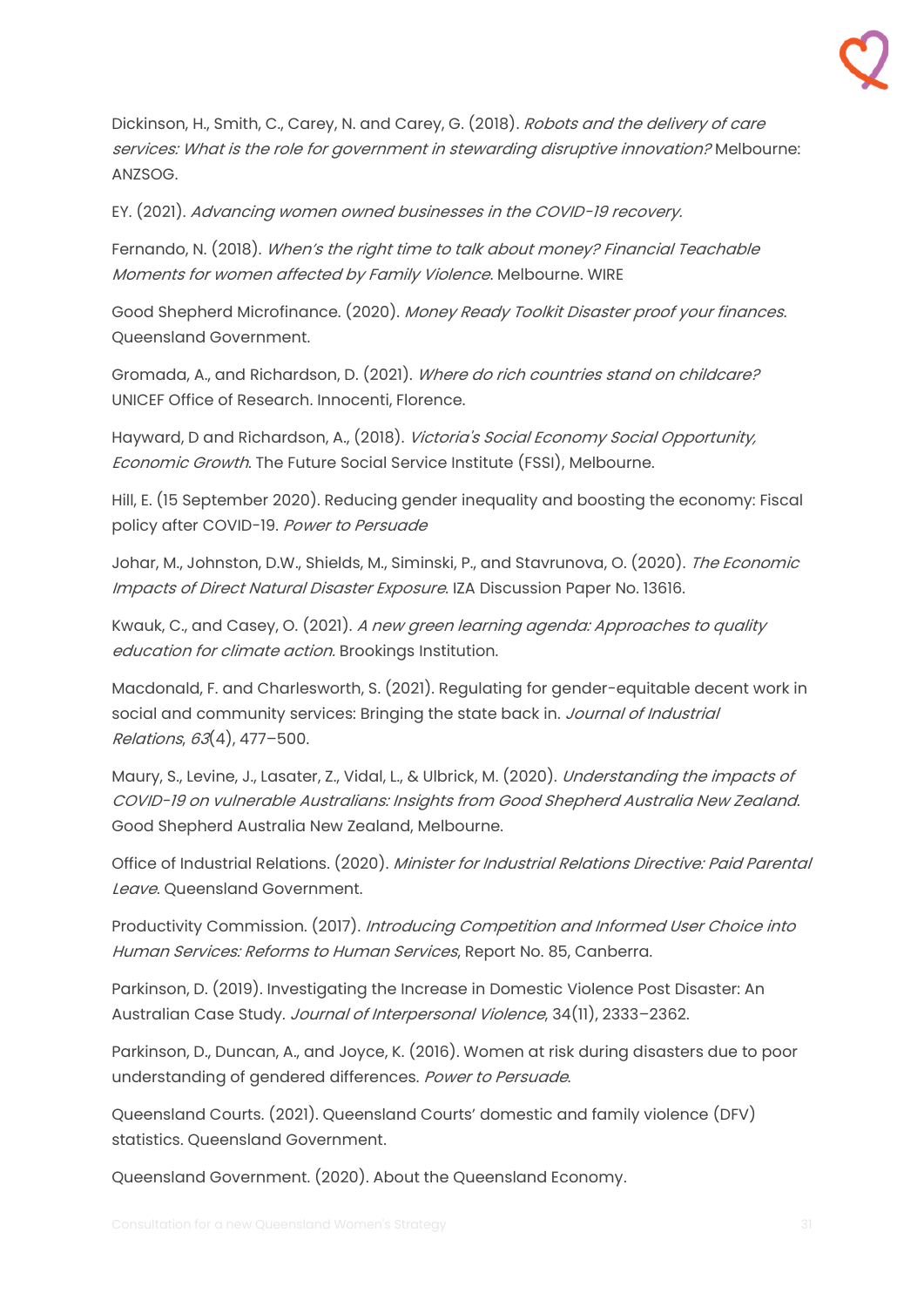

Risse, L. (2021). Gender impact analysis of the Queensland Budget 2021-2022. QCOSS

Russell, R., Kutin, J. and Marriner, T. (2020). Financial Capability Research in Australia. RMIT University, Melbourne.

Shaw, C., van Unen, J. and Lang, V. (2012). Women's voices from the flood plains: An economic gender lens on responses in disaster affected areas in Queensland and Victoria. Economic Justice Program of JERA International.

Stevenson, G., Harris, S., Bortes, C., and Doherty, E. (2021). Women and the Net Zero economy: A briefing on changes in garment, agriculture and energy supply chains. WOW Helpdesk Guidance Note 3.

Sultana, A. and Ravanera, C. (2020). A Feminist Economic Recovery Plan for Canada: Making the Economy Work for Everyone. The Institute for Gender and the Economy (GATE) and YWCA Canada.

Porter, E., and Bowman, D. (2021). Shocks and safety nets: financial wellbeing during the COVID-19 crisis. Brotherhood of St. Laurence, Fitzroy.

Widiss, D. (21 July 2021). How 'Neutral' are Gender-Neutral Parental Leave Policies? Power to Persuade.

Women's Enterprise Policy Group. (2020). Framework of Policy Actions to Build Back Better for Women's Enterprise, London.

Wood, D., Griffiths, K., and Crowley, T. (2021). Women's work: The impact of the COVID crisis on Australian women. Grattan Institute.

World Economic Forum. (2021). Global Gender Gap Report. Geneva.

Workplace Gender Equality Agency. (2019). Designing and supporting gender equitable parental leave. Australian Government.

Workplace Gender Equality Agency. (25 September 2020). Gender Equality in Australia – A Guide to Gender Equality in 2020. Australian Government.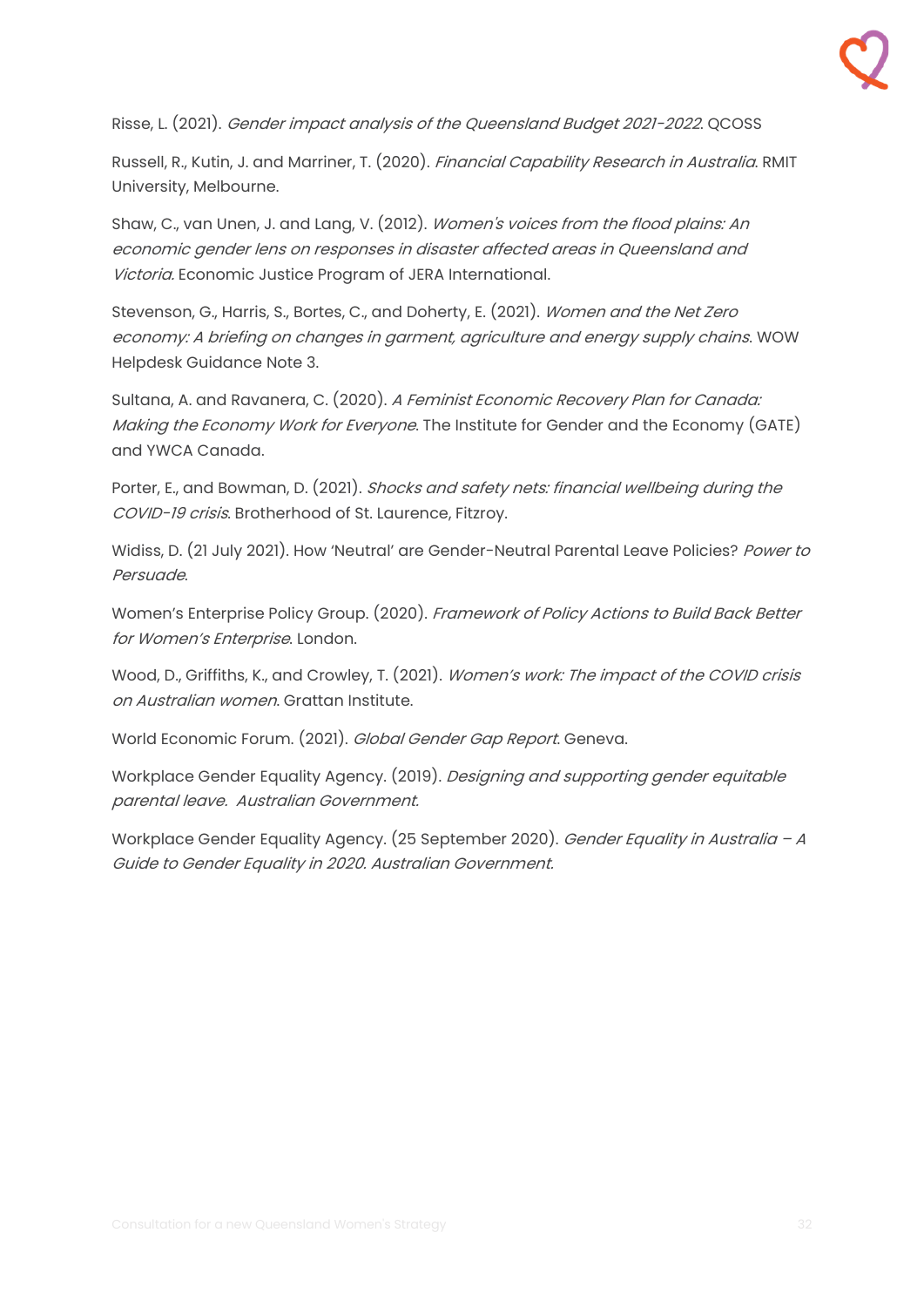# <span id="page-32-0"></span>**Appendix A: Good Shepherd program examples**

## <span id="page-32-1"></span>Small business support programs

Good Shepherd's small business programs include:

- the original LaunchME program in South Australia and Victoria, a 1-year intensive program that includes coaching, mentoring, business planning and loan support for women on lower incomes in Melbourne (Dandenong/Doveton) and the Latrobe Valley
- the expanded LaunchME program for people in East Gippsland and Northeast Victoria who have been affected by natural disaster—this provides participants with six months of intensive business coaching to build their business (or three hours of personalised coaching for established businesses), referrals to Good Shepherd services, and funding of up to \$1000 to support business goals
- the South Australia Small Business Recovery program, which supports small businesses/sole traders to rebuild and recover following the economic impact of COVID-19—this program includes up to three hours of personalised business coaching, a tailored recovery plan, referrals to Good Shepherd services and external services, and small grants of up to \$1500 to support business goals and long-term resilience.

Most program participants identify as female (70-80%), and some programs include specific mentoring for First Nations women. The programs are achieving excellent results. For example, the South Australia Small Business Recovery Program mobilised very quickly to support 155 newly vulnerable small business owners over 60 days of operation, supporting business continuity and recovery, and assisting women to revitalise their businesses. The program has been particularly effective in averting immediate crisis, linking participants with other support services, and reigniting the hope and motivation that is fundamental to entrepreneurial activity (Lasater, 2021, details available on request).

These programs not only enable greater economic equity but also reduce social and economic costs to government. The LaunchME program, for example, returns \$3.60 in avoided costs for every \$1.00 invested.